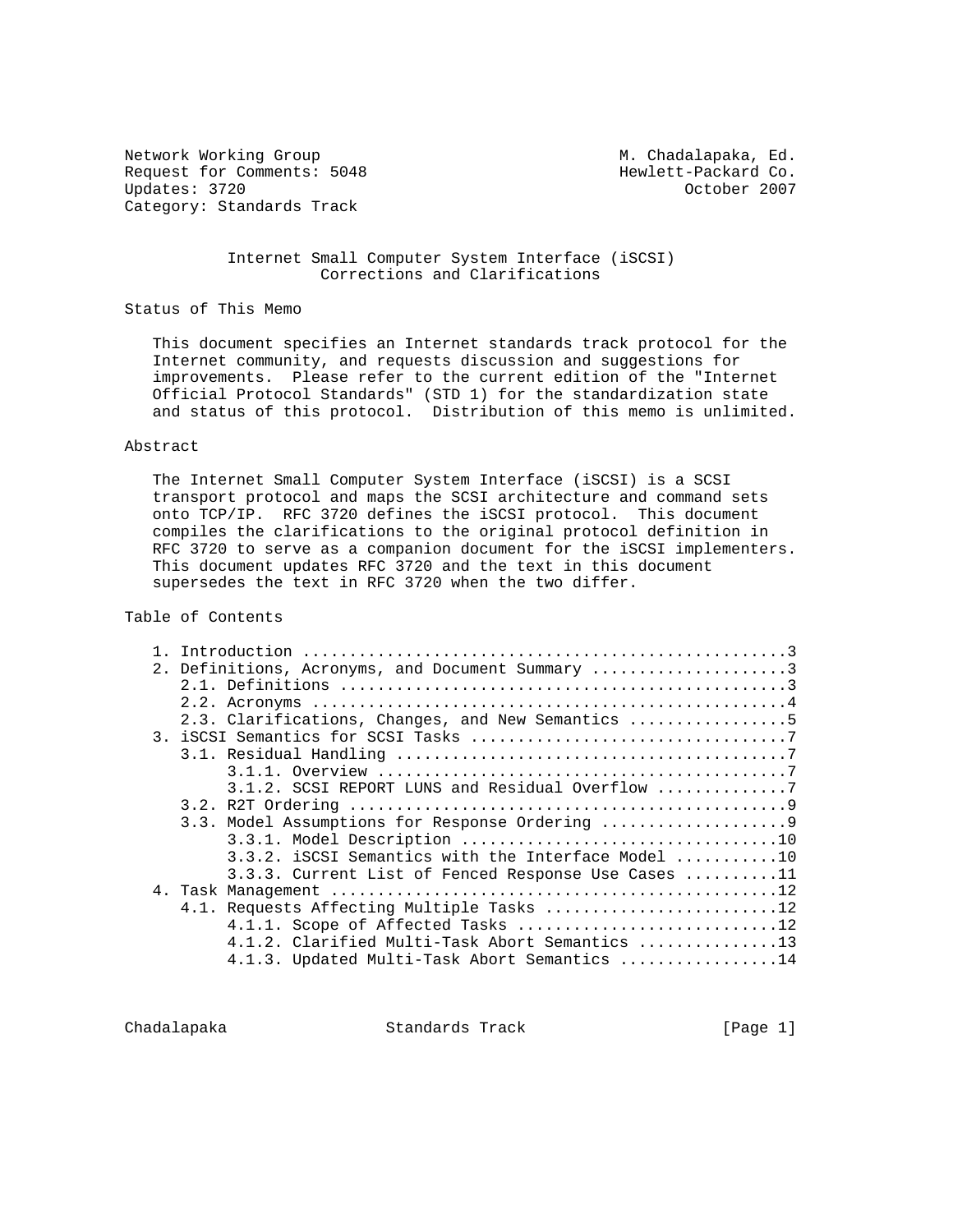|  | 4.1.4. Affected Tasks Shared across RFC 3720 and      |  |
|--|-------------------------------------------------------|--|
|  | FastAbort Sessions 16                                 |  |
|  | 4.1.5. Implementation Considerations 17               |  |
|  | 4.1.6. Rationale behind the New Semantics 17          |  |
|  |                                                       |  |
|  | 5.1. Error Recovery for Discovery Sessions 19         |  |
|  | 5.2. Reinstatement Semantics of Discovery Sessions 19 |  |
|  | 5.2.1. Unnamed Discovery Sessions 20                  |  |
|  | 5.2.2. Named Discovery Sessions 20                    |  |
|  | 5.3. Target PDUs during Discovery 20                  |  |
|  |                                                       |  |
|  |                                                       |  |
|  |                                                       |  |
|  | 6.3. Understanding NotUnderstood 21                   |  |
|  | 6.4. Outstanding Negotiation Exchanges 22             |  |
|  | 7. iSCSI Error Handling and Recovery 22               |  |
|  |                                                       |  |
|  |                                                       |  |
|  |                                                       |  |
|  |                                                       |  |
|  |                                                       |  |
|  |                                                       |  |
|  |                                                       |  |
|  | 9. Login/Text Operational Text Keys 24                |  |
|  |                                                       |  |
|  |                                                       |  |
|  |                                                       |  |
|  | 11.1. iSCSI-Related IANA Registries 26                |  |
|  |                                                       |  |
|  |                                                       |  |
|  |                                                       |  |
|  | 11.5. iSCSI Task Management Function Codes 31         |  |
|  | 11.6. iSCSI Login Response Status Codes 32            |  |
|  | 11.7. iSCSI Reject Reason Codes 34                    |  |
|  |                                                       |  |
|  |                                                       |  |
|  |                                                       |  |
|  |                                                       |  |
|  |                                                       |  |

Chadalapaka Standards Track [Page 2]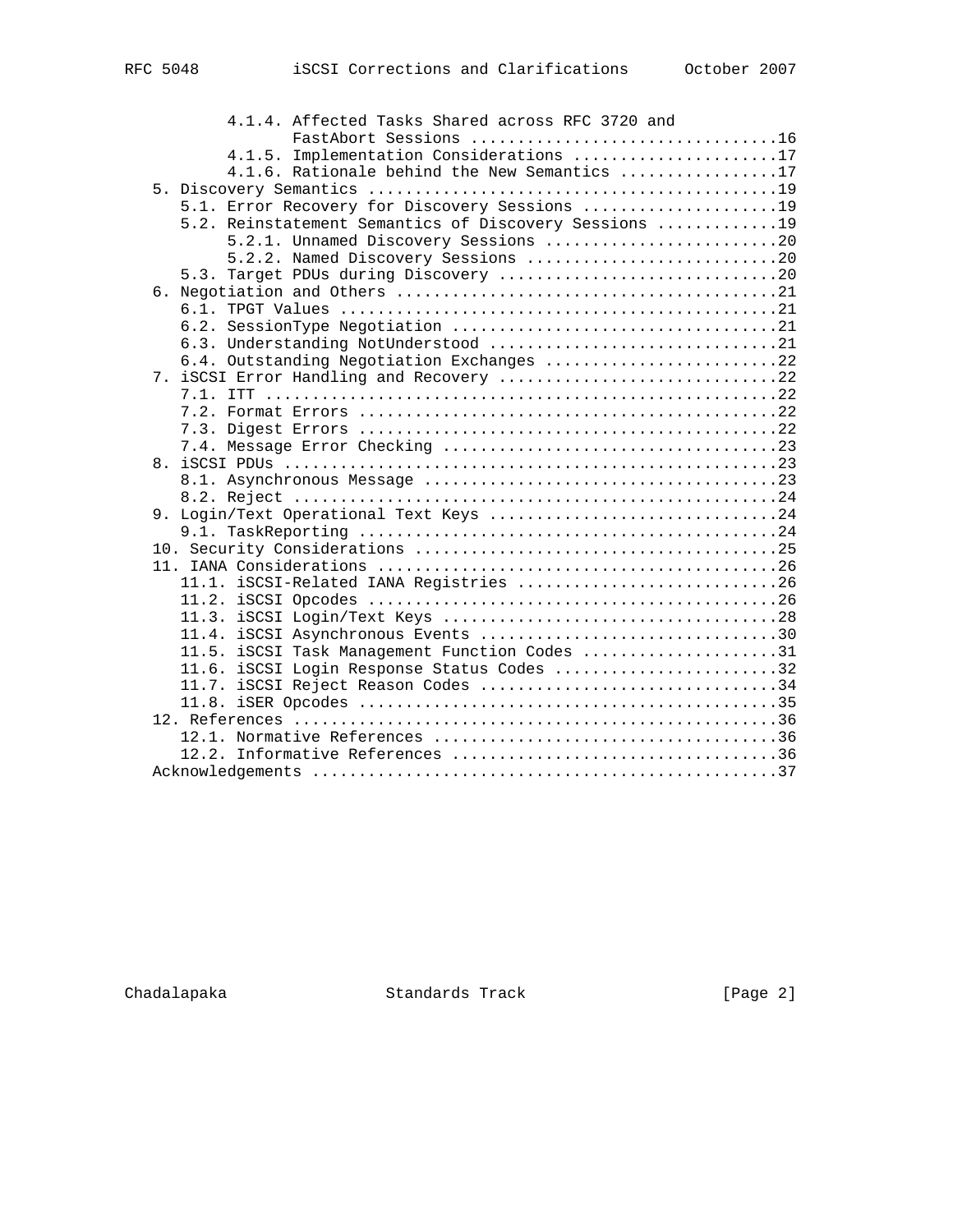## 1. Introduction

 Several iSCSI implementations have been built since [RFC3720] was published and the iSCSI community is now richer by the resulting implementation expertise. The goal of this document is to leverage this expertise both to offer clarifications to the [RFC3720] semantics and to address defects in [RFC3720] as appropriate. This document intends to offer critical guidance to implementers with regard to non-obvious iSCSI implementation aspects so as to improve interoperability and accelerate iSCSI adoption. This document, however, does not purport to be an all-encompassing iSCSI how-to guide for implementers, nor a complete revision of [RFC3720]. Instead, this document is intended as a companion document to [RFC3720] for the iSCSI implementers.

 iSCSI implementers are required to reference [RFC3722] and [RFC3723] in addition to [RFC3720] for mandatory requirements. In addition, [RFC3721] also contains useful information for iSCSI implementers. The text in this document, however, updates and supersedes the text in [RFC3720] whenever there is such a question.

2. Definitions, Acronyms, and Document Summary

#### 2.1. Definitions

#### I/O Buffer

 A buffer that is used in a SCSI Read or Write operation so SCSI data may be sent from or received into that buffer. For a read or write data transfer to take place for a task, an I/O Buffer is required on the initiator and at least one is required on the target.

#### SCSI-Presented Data Transfer Length (SPDTL)

 SPDTL is the aggregate data length of the data that the SCSI layer logically "presents" to the iSCSI layer for a Data-In or Data-Out transfer in the context of a SCSI task. For a bidirectional task, there are two SPDTL values -- one for Data-In and one for Data- Out. Note that the notion of "presenting" includes immediate data per the data transfer model in [SAM2], and excludes overlapping data transfers, if any, requested by the SCSI layer.

### Third-party

 A term used in this document to denote nexus objects (I\_T or I\_T\_L) and iSCSI sessions that reap the side effects of actions that take place in the context of a separate iSCSI session, while being third parties to the action that caused the side effects. One example of a third-party session is an iSCSI session hosting

Chadalapaka Standards Track [Page 3]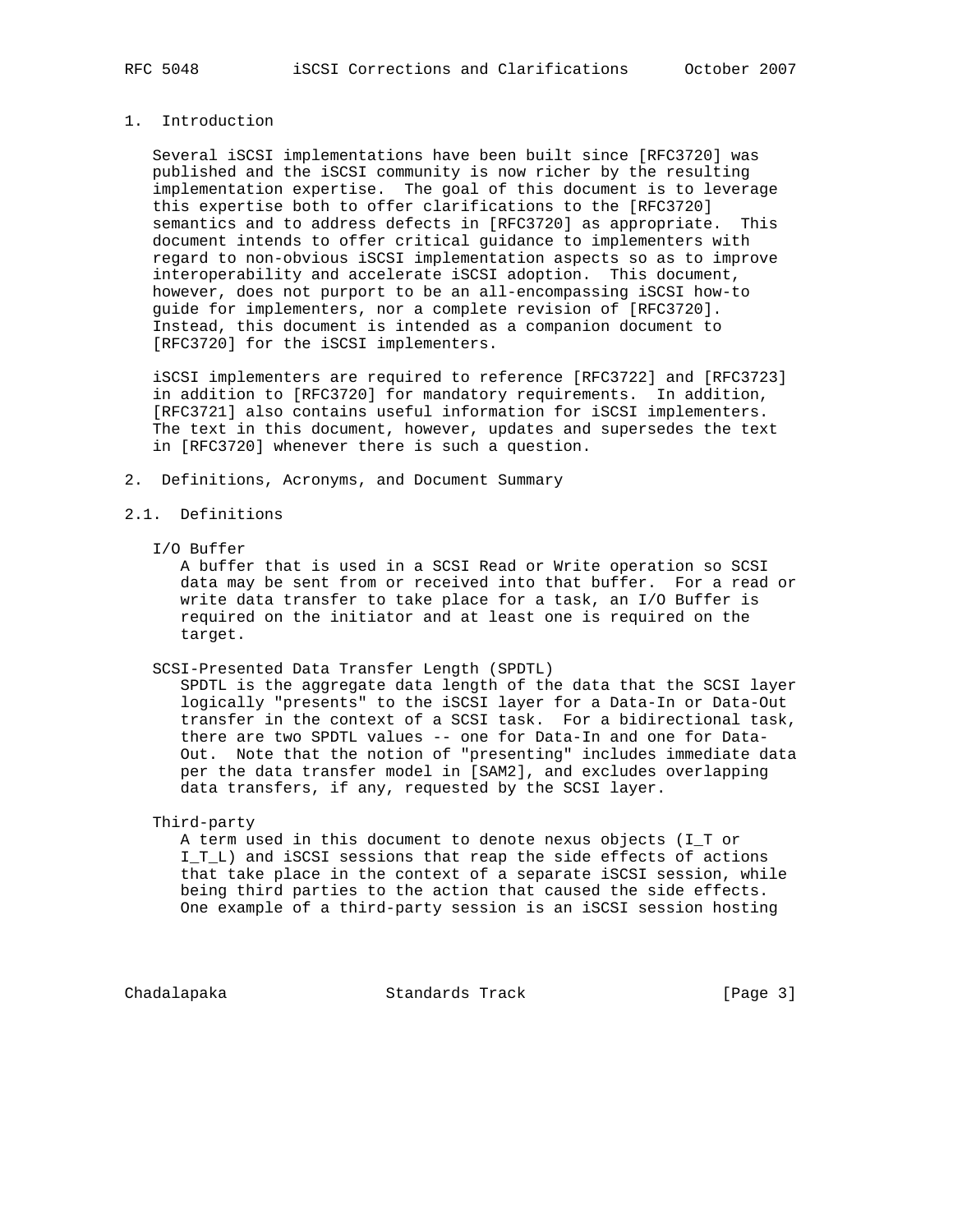an I\_T\_L nexus to an LU that is reset with an LU Reset TMF via a separate I\_T nexus.

 The key words "MUST", "MUST NOT", "REQUIRED", "SHALL", "SHALL NOT", "SHOULD", "SHOULD NOT", "RECOMMENDED", "MAY", and "OPTIONAL" in this document are to be interpreted as described in [RFC2119].

#### 2.2. Acronyms

|            | Acronym Definition                  |
|------------|-------------------------------------|
| EDTL       | Expected Data Transfer Length       |
| IANA       | Internet Assigned Numbers Authority |
| IETF       | Internet Engineering Task Force     |
| I/O        | Input - Output                      |
| ΙP         | Internet Protocol                   |
| iSCSI      | Internet SCSI                       |
| iSER       | iSCSI Extensions for RDMA           |
| ITT        | Initiator Task Tag                  |
| LO         | Leading Only                        |
| LU         | Logical Unit                        |
| LUN        | Logical Unit Number                 |
| PDU        | Protocol Data Unit                  |
| RDMA       | Remote Direct Memory Access         |
| R2T        | Ready To Transfer                   |
| R2TSN      | Ready To Transfer Sequence Number   |
| <b>RFC</b> | Request For Comments                |
| SAM        | SCSI Architecture Model             |
| SCSI       | Small Computer Systems Interface    |

Chadalapaka Standards Track [Page 4]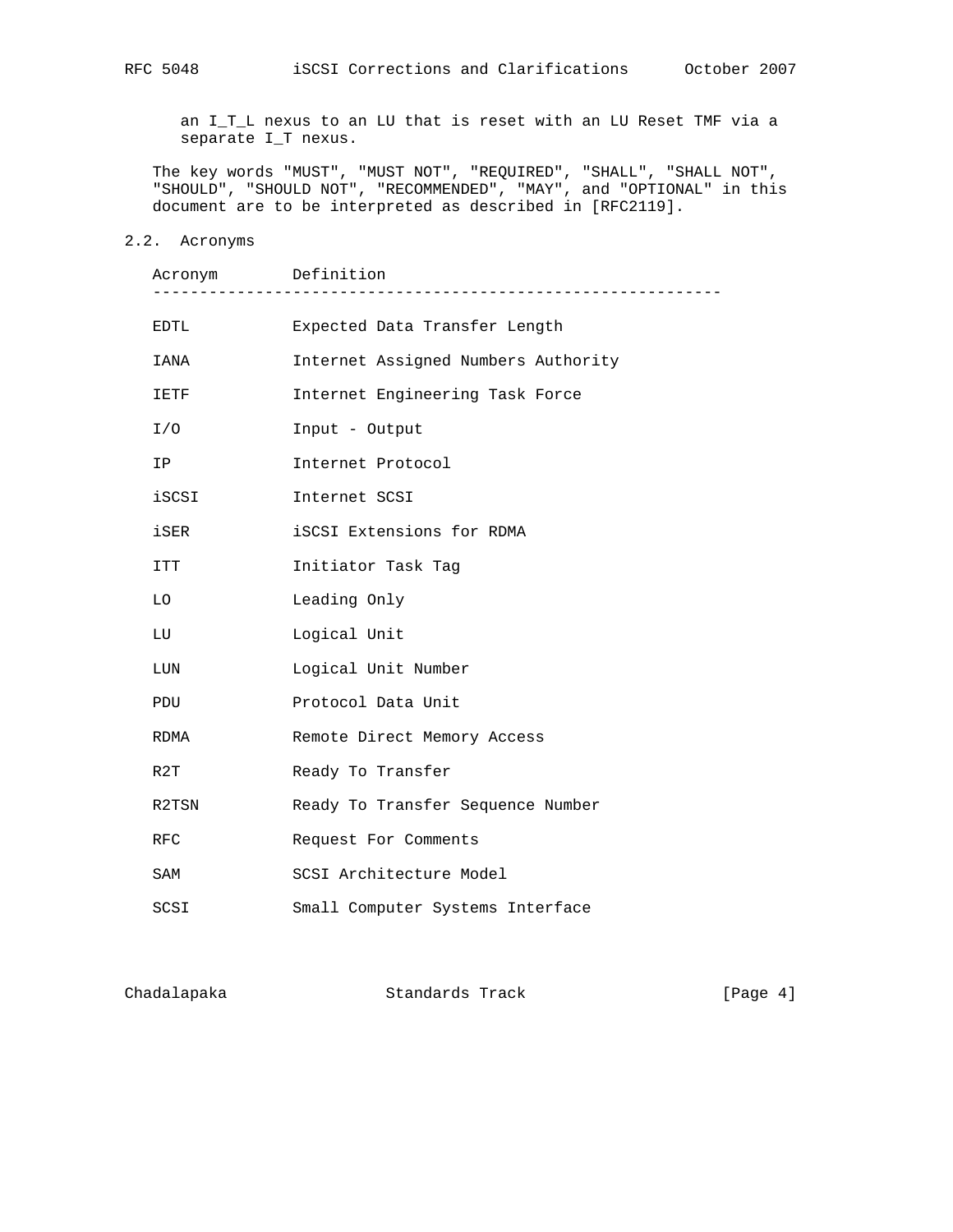RFC 5048 iSCSI Corrections and Clarifications October 2007

SN Sequence Number

SNACK Selective Negative Acknowledgment - also Sequence Number Acknowledgement for data

TCP Transmission Control Protocol

TMF Task Management Function

TTT Target Transfer Tag

UA Unit Attention

2.3. Clarifications, Changes, and New Semantics

 This document specifies certain changes to [RFC3720] semantics as well as defines new iSCSI semantics. In addition, this document also clarifies the [RFC3720] semantics. This section summarizes the contents of the document, categorizing each section into one or more of a clarification, change, or new semantic.

 Section 3.1.1: Clarification on iSCSI residuals computation general principles

 Section 3.1.2: Clarification on iSCSI residuals computation with an example

Section 3.2: Clarification on R2T ordering requirements

 Section 3.3: New Semantics for Response Ordering in multi connection iSCSI sessions

 Section 4.1.2: Clarifications, changes, and new semantics on multi-task abort semantics that all implementations must comply with

 Section 4.1.3: Changes and new semantics (FastAbort semantics) on multi-task abort semantics that implementations should use for faster error recovery

 Section 4.1.3.1: Changes in iSCSI clearing effects semantics resulting from new FastAbort semantics

 Section 4.1.4: New Semantics on third-party session interactions with the new FastAbort semantics

Chadalapaka Standards Track [Page 5]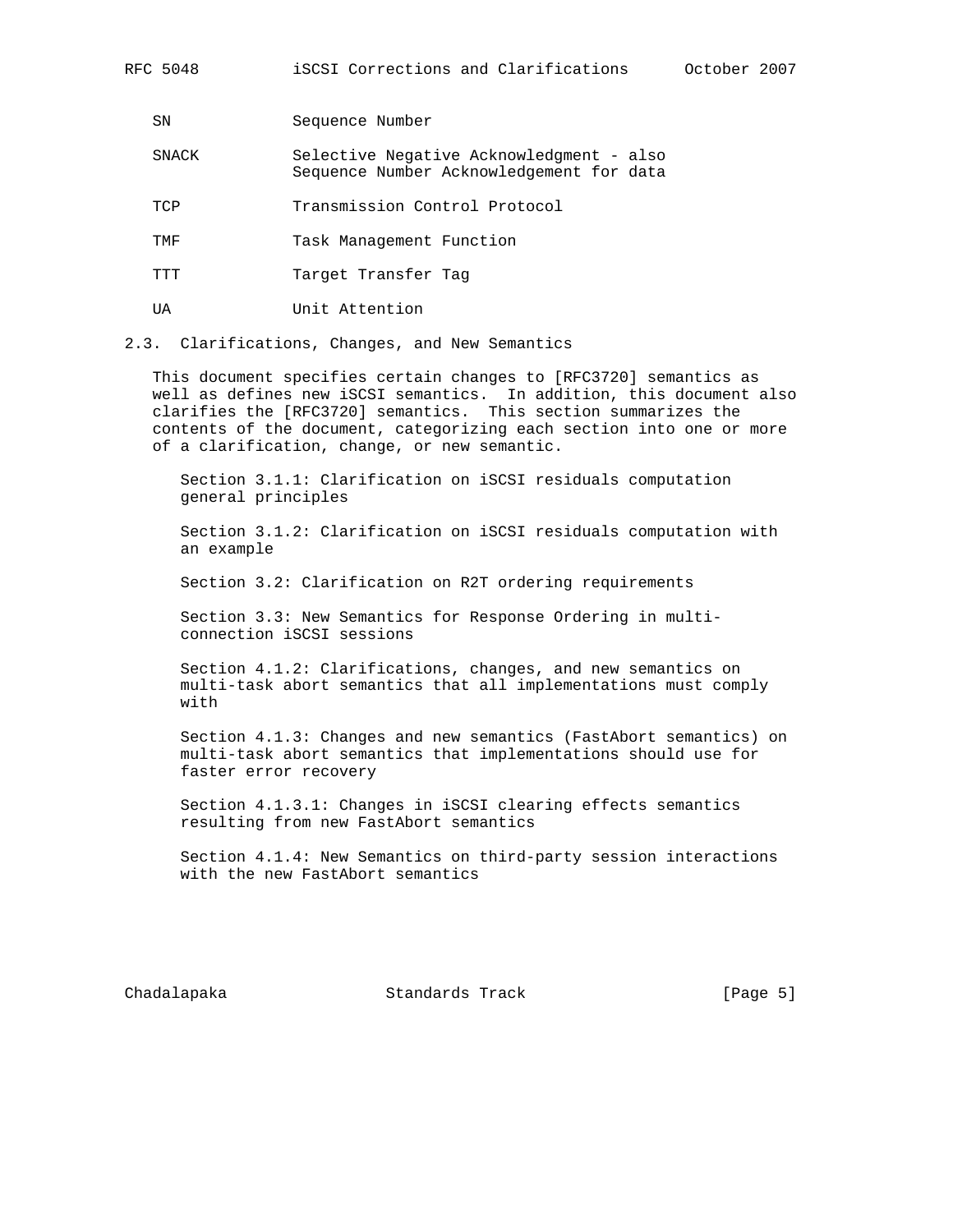Section 4.1.5: Clarification on implementation considerations related to outstanding data transfers in order to realize correct iSCSI protocol behavior

 Section 4.1.6: Clarification on the intent behind FastAbort semantics (not clarifications to [RFC3720] semantics)

 Section 5.1: Clarification on error recovery semantics as applicable to Discovery sessions

 Section 5.2.1: Clarification and new semantics on applying the Initiator Session Identifier (ISID) RULE ([RFC3720]) to Unnamed Discovery Sessions

 Section 5.2.2: Clarification on applying the ISID RULE to Named Discovery Sessions

 Section 5.3: Clarification on allowed PDU types and target Logout notification behavior on a Discovery session

 Section 6.1: Clarification on the legality of the Target Portal Group Tag (TPGT) value of zero

 Section 6.2: Clarification on the negotiating order of SessionType with respect to other keys

 Section 6.3: Clarification on the NotUnderstood negotiation response on declarative keys and the implied semantics

 Section 6.4: Clarification on the number of legal outstanding negotiation PDUs (Text or Login-related)

Section 7.1: Clarification on usage of the ITT value of 0xffffffff

 Section 7.2: Clarification on what constitutes format errors for the purpose of error recovery defined in [RFC3720]

 Section 7.3: Change in error recovery semantics for the case of discarding unsolicited PDUs

 Section 7.4: Clarification on the intended level of error checking on inbound PDUs

Section 8.1: New semantics for a new AsyncEvent code

 Section 8.2: Change of legal status for Reject reason code 0x0b; it is now deprecated

Chadalapaka Standards Track [Page 6]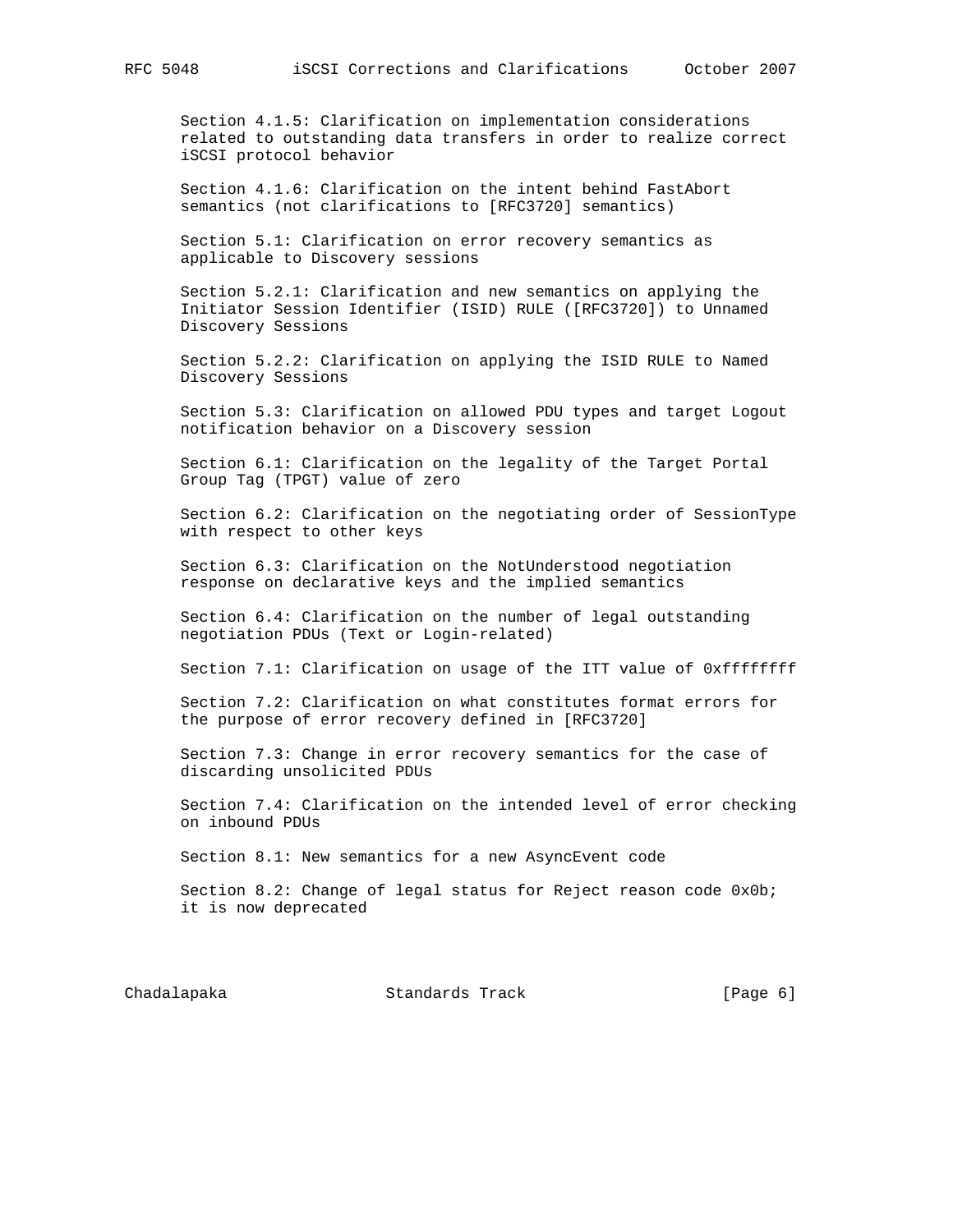Section 9.1: New semantics for a new text key TaskReporting

- 3. iSCSI Semantics for SCSI Tasks
- 3.1. Residual Handling

 Section 10.4.1 of [RFC3720] defines the notion of "residuals" and specifies how the residual information should be encoded into the SCSI Response PDU in the Counts and Flags fields. Section 3.1.1 clarifies the intent of [RFC3720] and explains the general principles. Section 3.1.2 describes the residual handling in the REPORT LUNS scenario.

## 3.1.1. Overview

 SCSI-Presented Data Transfer Length (SPDTL) is the term this document uses (see Section 1.1 for definition) to represent the aggregate data length that the target SCSI layer attempts to transfer using the local iSCSI layer for a task. Expected Data Transfer Length (EDTL) is the iSCSI term that represents the length of data that the iSCSI layer expects to transfer for a task. EDTL is specified in the SCSI Command PDU.

When SPDTL = EDTL for a task, the target iSCSI layer completes the task with no residuals. Whenever SPDTL differs from EDTL for a task, that task is said to have a residual.

 If SPDTL > EDTL for a task, iSCSI Overflow MUST be signaled in the SCSI Response PDU as specified in [RFC3720]. The Residual Count MUST be set to the numerical value of (SPDTL - EDTL).

 If SPDTL < EDTL for a task, iSCSI Underflow MUST be signaled in the SCSI Response PDU as specified in [RFC3720]. The Residual Count MUST be set to the numerical value of (EDTL - SPDTL).

 Note that the Overflow and Underflow scenarios are independent of Data-In and Data-Out. Either scenario is logically possible in either direction of data transfer.

3.1.2. SCSI REPORT LUNS and Residual Overflow

 This section discusses the residual overflow issues citing the example of the SCSI REPORT LUNS command. Note however that there are several SCSI commands (e.g., INQUIRY) with ALLOCATION LENGTH fields following the same underlying rules. The semantics in the rest of the section apply to all such SCSI commands.

Chadalapaka Standards Track [Page 7]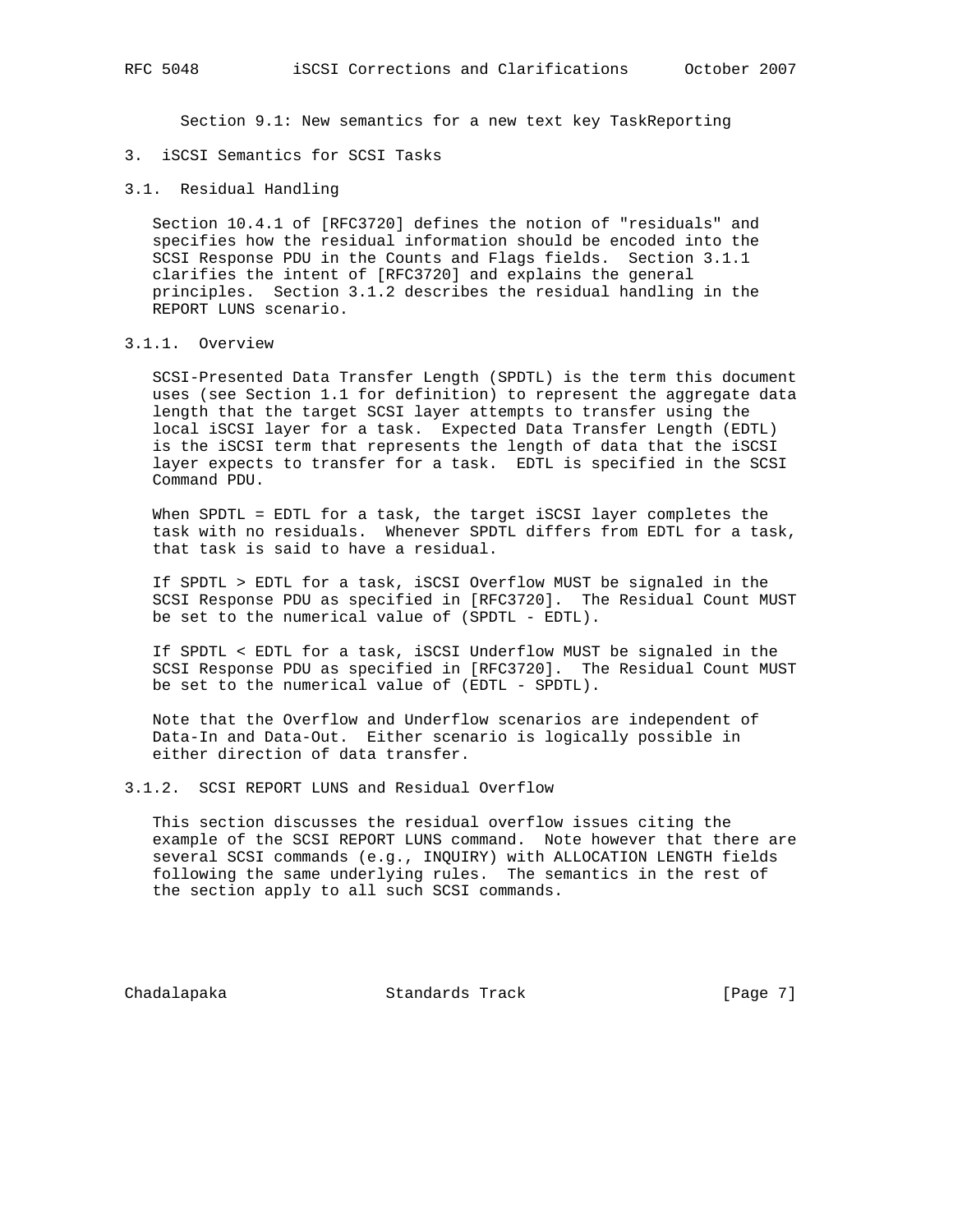The specification of the SCSI REPORT LUNS command requires that the SCSI target limit the amount of data transferred to a maximum size (ALLOCATION LENGTH) provided by the initiator in the REPORT LUNS CDB. If the Expected Data Transfer Length (EDTL) in the iSCSI header of the SCSI Command PDU for a REPORT LUNS command is set to at least as large as that ALLOCATION LENGTH, the SCSI layer truncation prevents an iSCSI Residual Overflow from occurring. A SCSI initiator can detect that such truncation has occurred via other information at the SCSI layer. The rest of the section elaborates this required behavior.

 iSCSI uses the (O) bit (bit 5) in the Flags field of the SCSI Response and the last SCSI Data-In PDUs to indicate that an iSCSI target was unable to transfer all of the SCSI data for a command to the initiator because the amount of data to be transferred exceeded the EDTL in the corresponding SCSI Command PDU (see Section 10.4.1 of [RFC3720]).

 The SCSI REPORT LUNS command requests a target SCSI layer to return a logical unit inventory (LUN list) to the initiator SCSI layer (see Section 6.21 of SPC-3 [SPC3]). The size of this LUN list may not be known to the initiator SCSI layer when it issues the REPORT LUNS command; to avoid transferring more LUN list data than the initiator is prepared for, the REPORT LUNS CDB contains an ALLOCATION LENGTH field to specify the maximum amount of data to be transferred to the initiator for this command. If the initiator SCSI layer has under estimated the number of logical units at the target, it is possible that the complete logical unit inventory does not fit in the specified ALLOCATION LENGTH. In this situation, Section 4.3.3.6 in [SPC3] requires that the target SCSI layer "shall terminate transfers to the Data-In Buffer" when the number of bytes specified by the ALLOCATION LENGTH field have been transferred.

 Therefore, in response to a REPORT LUNS command, the SCSI layer at the target presents at most ALLOCATION LENGTH bytes of data (logical unit inventory) to iSCSI for transfer to the initiator. For a REPORT LUNS command, if the iSCSI EDTL is at least as large as the ALLOCATION LENGTH, the SCSI truncation ensures that the EDTL will accommodate all of the data to be transferred. If all of the logical unit inventory data presented to the iSCSI layer -- i.e., the data remaining after any SCSI truncation -- is transferred to the initiator by the iSCSI layer, an iSCSI Residual Overflow has not occurred and the iSCSI (O) bit MUST NOT be set in the SCSI Response or final SCSI Data-Out PDU. This is not a new requirement but is already required by the combination of [RFC3720] with the specification of the REPORT LUNS command in [SPC3]. However, if the iSCSI EDTL is larger than the ALLOCATION LENGTH in this scenario, note that the iSCSI Underflow MUST be signaled in the SCSI Response

Chadalapaka Standards Track [Page 8]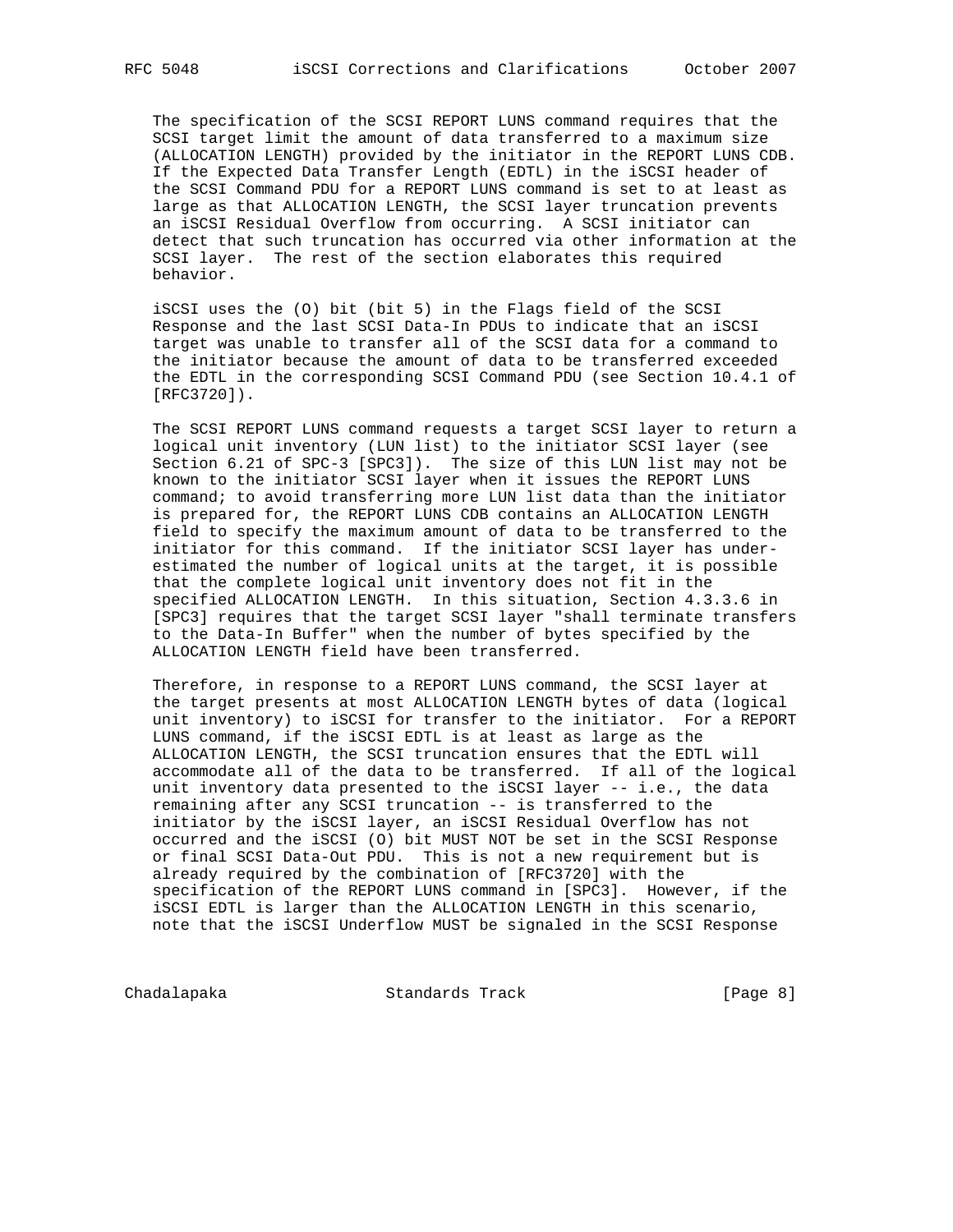PDU. An iSCSI Underflow MUST also be signaled when the iSCSI EDTL is equal to the ALLOCATION LENGTH but the logical unit inventory data presented to the iSCSI layer is smaller than the ALLOCATION LENGTH.

 The LUN LIST LENGTH field in the logical unit inventory (the first field in the inventory) is not affected by truncation of the inventory to fit in ALLOCATION LENGTH; this enables a SCSI initiator to determine that the received inventory is incomplete by noticing that the LUN LIST LENGTH in the inventory is larger than the ALLOCATION LENGTH that was sent in the REPORT LUNS CDB. A common initiator behavior in this situation is to re-issue the REPORT LUNS command with a larger ALLOCATION LENGTH.

# 3.2. R2T Ordering

Section 10.8 in [RFC3720] says the following:

 The target may send several R2T PDUs. It, therefore, can have a number of pending data transfers. The number of outstanding R2T PDUs is limited by the value of the negotiated key MaxOutstandingR2T. Within a connection, outstanding R2Ts MUST be fulfilled by the initiator in the order in which they were received.

 The quoted [RFC3720] text was unclear on the scope of applicability -- either per task, or across all tasks on a connection -- and may be interpreted as either. This section is intended to clarify that the scope of applicability of the quoted text is a task. No R2T ordering relationship -- either in generation at the target or in fulfilling at the initiator -- across tasks is implied. That is, outstanding R2Ts within a task MUST be fulfilled by the initiator in the order in which they were received on a connection.

## 3.3. Model Assumptions for Response Ordering

 Whenever an iSCSI session is composed of multiple connections, the Response PDUs (task responses or TMF responses) originating in the target SCSI layer are distributed onto the multiple connections by the target iSCSI layer according to iSCSI connection allegiance rules. This process generally may not preserve the ordering of the responses by the time they are delivered to the initiator SCSI layer. Since ordering is not expected across SCSI responses anyway, this approach works fine in the general case. However, to address the special cases where some ordering is desired by the SCSI layer, the following "Response Fence" semantics are defined with respect to handling SCSI response messages as they are handed off from the SCSI protocol layer to the iSCSI layer.

Chadalapaka Standards Track [Page 9]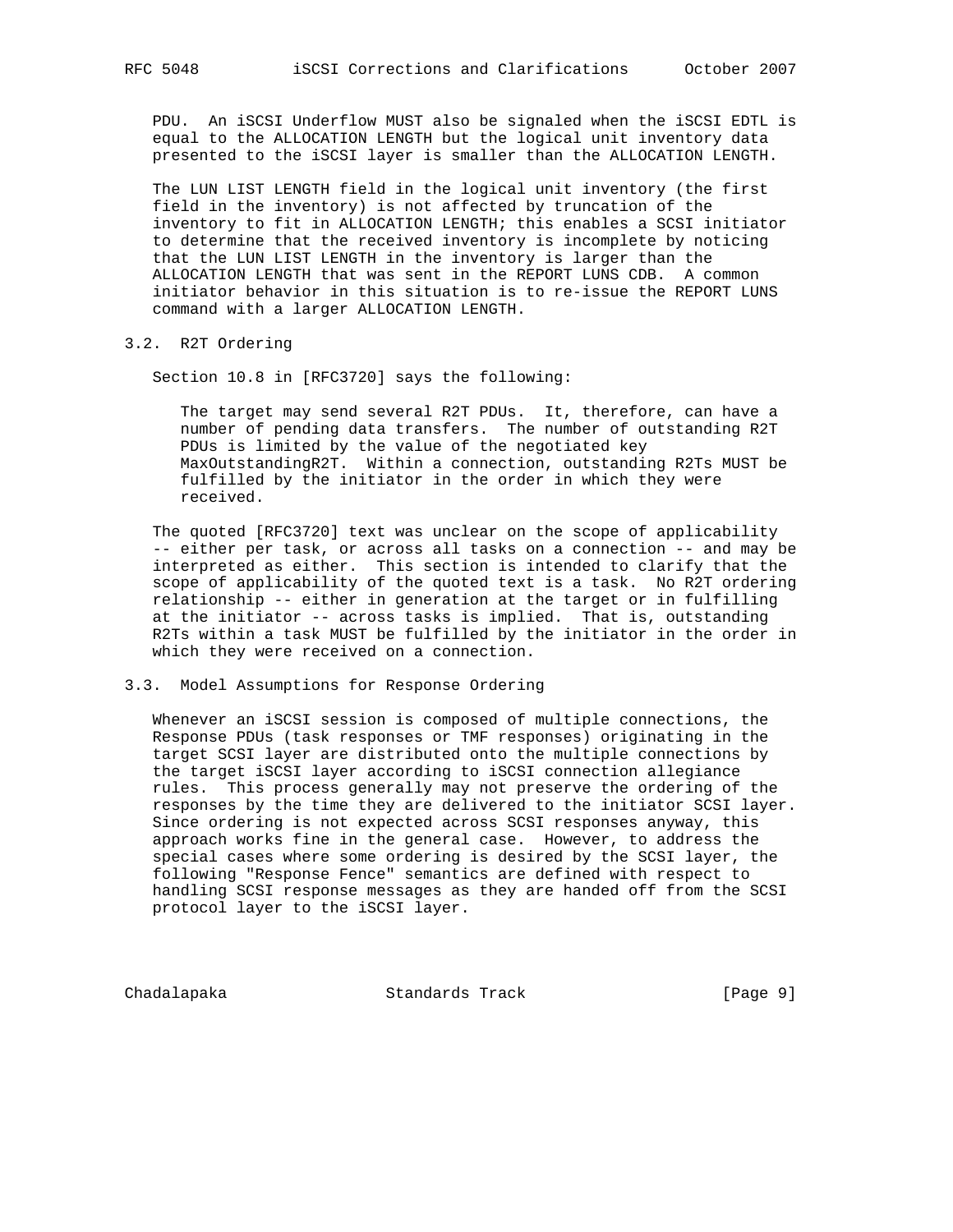## 3.3.1. Model Description

 The target SCSI protocol layer hands off the SCSI response messages to the target iSCSI layer by invoking the "Send Command Complete" protocol data service ([SAM2], clause 5.4.2) and "Task Management Function Executed" ([SAM2], clause 6.9) service. On receiving the SCSI response message, the iSCSI layer exhibits the Response Fence behavior for certain SCSI response messages (Section 3.3.3 describes the specific instances where the semantics must be realized). Whenever the Response Fence behavior is required for a SCSI response message, the target iSCSI layer MUST ensure that the following conditions are met in delivering the response message to the initiator iSCSI layer:

- (1) Response with Response Fence MUST be delivered chronologically after all the "preceding" responses on the I\_T\_L nexus, if the preceding responses are delivered at all, to the initiator iSCSI layer.
- (2) Response with Response Fence MUST be delivered chronologically prior to all the "following" responses on the I\_T\_L nexus.

 The "preceding" and "following" notions refer to the order of handoff of a response message from the target SCSI protocol layer to the target iSCSI layer.

## 3.3.2. iSCSI Semantics with the Interface Model

 Whenever the TaskReporting key (Section 9.1) is negotiated to ResponseFence or FastAbort for an iSCSI session and the Response Fence behavior is required for a SCSI response message, the target iSCSI layer MUST perform the actions described in this section for that session.

- a) If it is a single-connection session, no special processing is required. The standard SCSI Response PDU build and dispatch process happens.
- b) If it is a multi-connection session, the target iSCSI layer takes note of the last-sent and unacknowledged StatSN on each of the connections in the iSCSI session, and waits for an acknowledgement (NOP-In PDUs MAY be used to solicit acknowledgements as needed in order to accelerate this process) of each such StatSN to clear the fence. The SCSI response requiring Response Fence behavior MUST NOT be sent to the initiator before acknowledgements are received for each of the unacknowledged StatSNs.

Chadalapaka Standards Track [Page 10]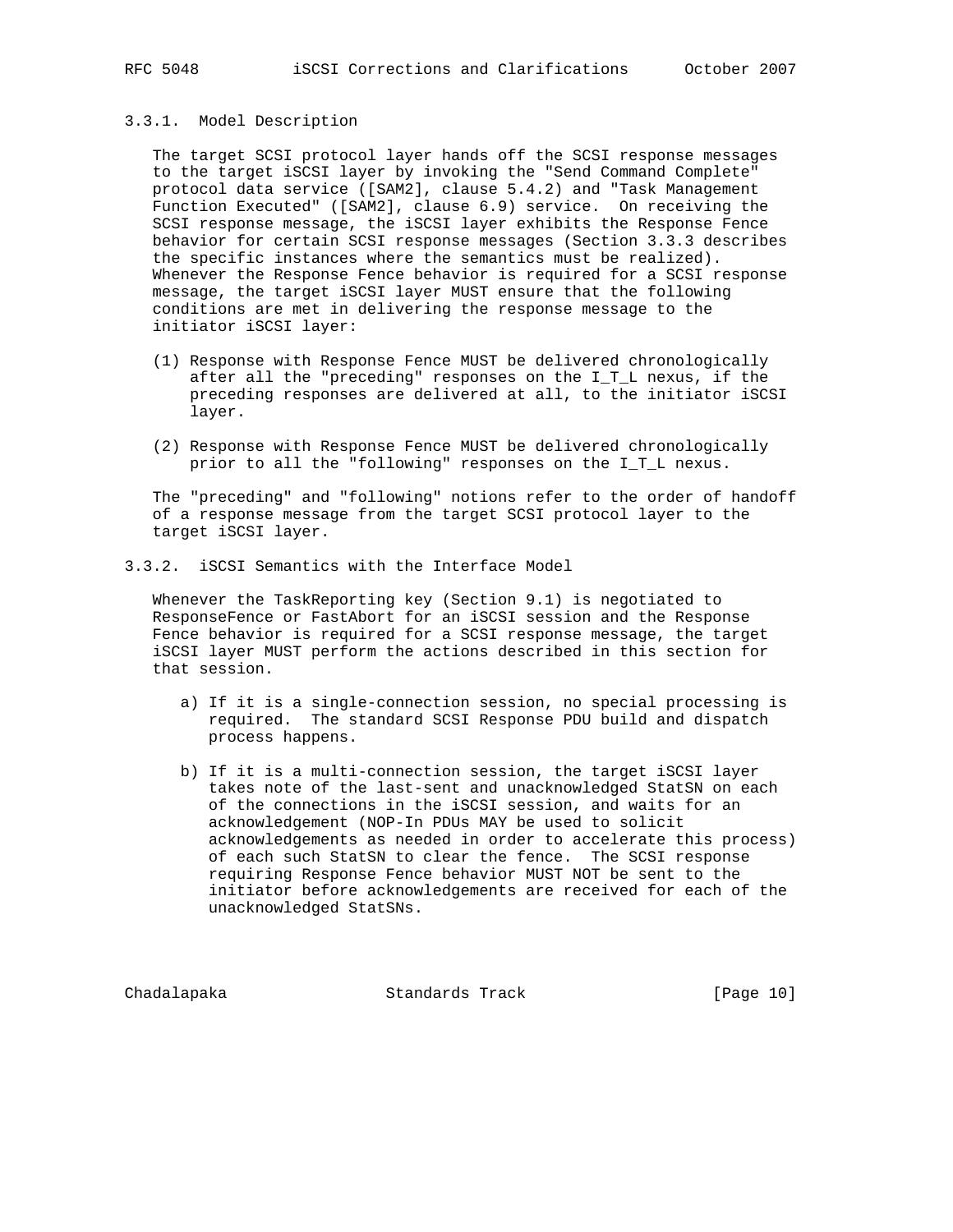- c) The target iSCSI layer must wait for an acknowledgement of the SCSI Response PDU that carried the SCSI response requiring the Response Fence behavior. The fence MUST be considered cleared only after receiving the acknowledgement.
- d) All further status processing for the LU is resumed only after clearing the fence. If any new responses for the I\_T\_L nexus are received from the SCSI layer before the fence is cleared, those Response PDUs MUST be held and queued at the iSCSI layer until the fence is cleared.
- 3.3.3. Current List of Fenced Response Use Cases

 This section lists the fenced response use cases that iSCSI implementations MUST comply with. However, this is not an exhaustive enumeration. It is expected that as SCSI protocol specifications evolve, the specifications will specify when response fencing is required on a case-by-case basis.

 Whenever the TaskReporting key (Section 9.1) is negotiated to ResponseFence or FastAbort for an iSCSI session, the target iSCSI layer MUST assume that the Response Fence is required for the following SCSI completion messages:

- 1. The first completion message carrying the UA after the multi task abort on issuing and third-party sessions. See Section 4.1.1 for related TMF discussion.
- 2. The TMF Response carrying the multi-task TMF Response on the issuing session.
- 3. The completion message indicating ACA establishment on the issuing session.
- 4. The first completion message carrying the ACA ACTIVE status after ACA establishment on issuing and third-party sessions.
- 5. The TMF Response carrying the Clear ACA response on the issuing session.
- 6. The response to a PERSISTENT RESERVE OUT/PREEMPT AND ABORT command.

 Note: Due to the absence of ACA-related fencing requirements in [RFC3720], initiator implementations SHOULD NOT use ACA on multi connection iSCSI sessions to targets complying only with [RFC3720]. Initiators that want to employ ACA on multi-connection iSCSI sessions

Chadalapaka Standards Track [Page 11]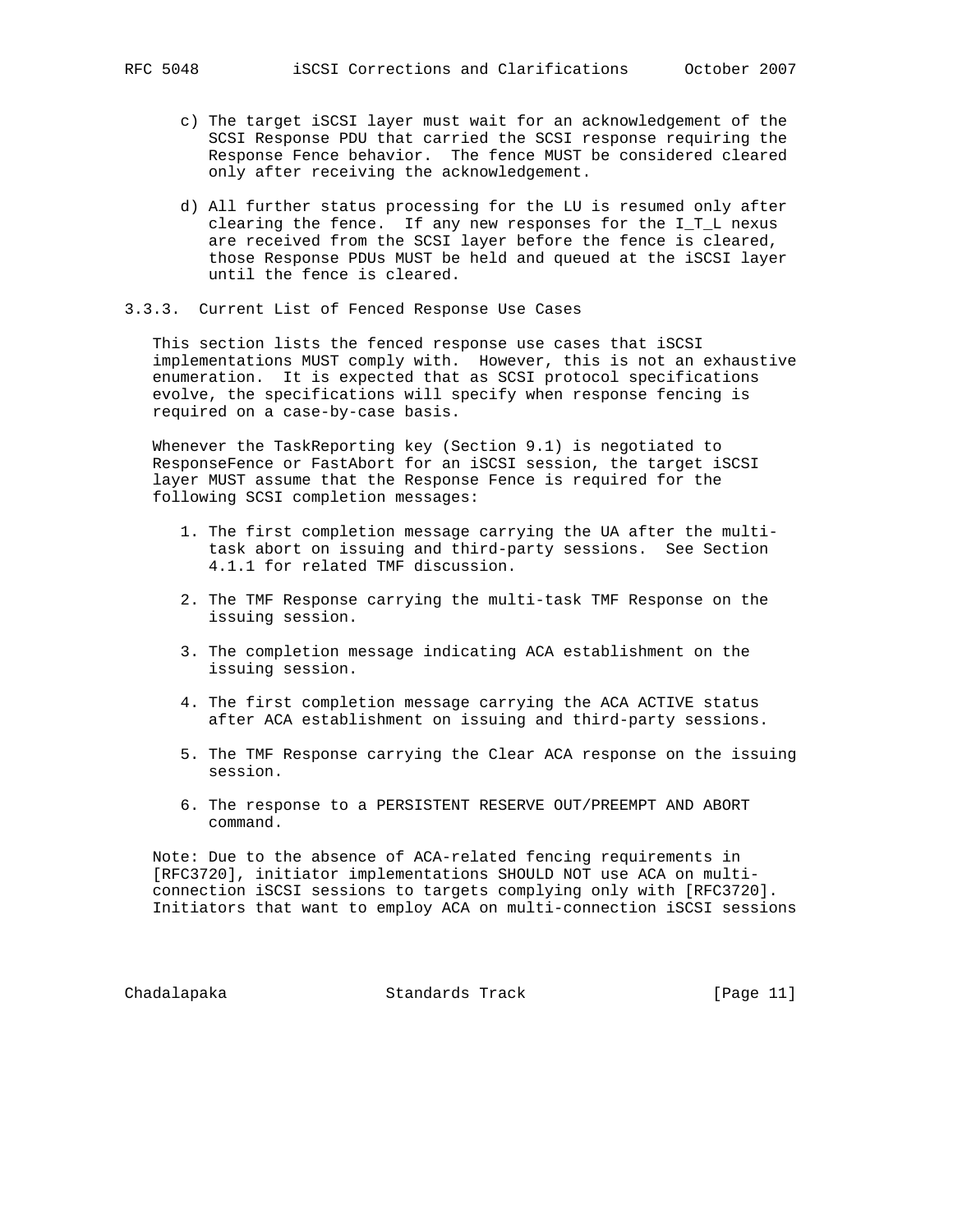SHOULD first assess response-fencing behavior via negotiating for ResponseFence or FastAbort values for the TaskReporting (Section 9.1) key.

- 4. Task Management
- 4.1. Requests Affecting Multiple Tasks

 This section clarifies and updates the original text in Section 10.6.2 of [RFC3720]. The clarified semantics (Section 4.1.2) are a superset of the protocol behavior required in the original text and all iSCSI implementations MUST support the new behavior. The updated semantics (Section 4.1.3) on the other hand are mandatory only when the new key TaskReporting (Section 9.1) is negotiated to "FastAbort".

4.1.1. Scope of Affected Tasks

 This section defines the notion of "affected tasks" in multi-task abort scenarios. Scope definitions in this section apply to both the clarified protocol behavior (Section 4.1.2) and the updated protocol behavior (Section 4.1.3).

- ABORT TASK SET: All outstanding tasks for the I\_T\_L nexus identified by the LUN field in the ABORT TASK SET TMF Request PDU.
- CLEAR TASK SET: All outstanding tasks in the task set for the LU identified by the LUN field in the CLEAR TASK SET TMF Request PDU. See [SPC3] for the definition of a "task set".
- LOGICAL UNIT RESET: All outstanding tasks from all initiators for the LU identified by the LUN field in the LOGICAL UNIT RESET Request PDU.
- TARGET WARM RESET/TARGET COLD RESET: All outstanding tasks from all initiators across all LUs to which the TMF-issuing session has access on the SCSI target device hosting the iSCSI session.

 Usage: An "ABORT TASK SET TMF Request PDU" in the preceding text is an iSCSI TMF Request PDU with the "Function" field set to "ABORT TASK SET" as defined in [RFC3720]. Similar usage is employed for other scope descriptions.

Chadalapaka Standards Track [Page 12]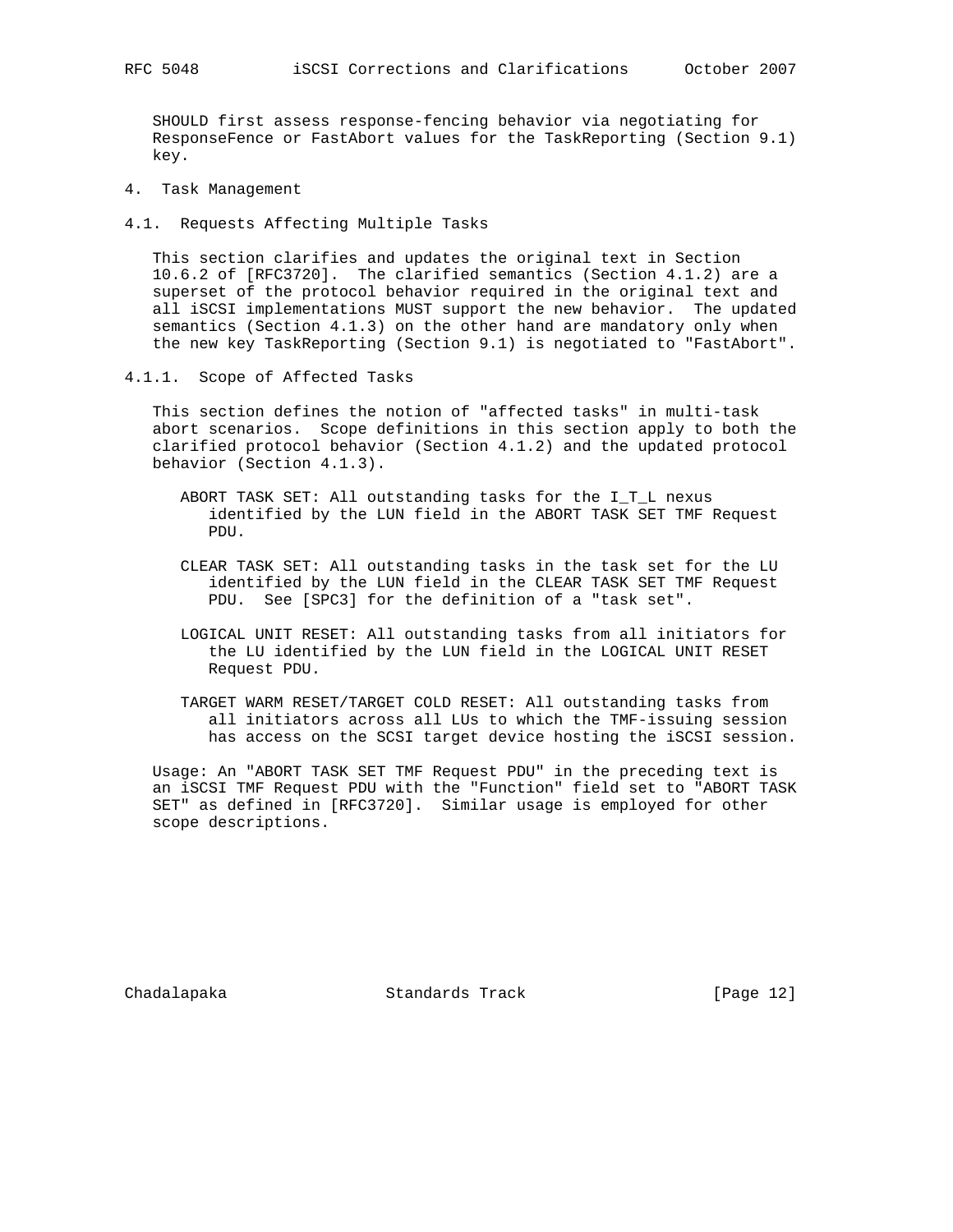## 4.1.2. Clarified Multi-Task Abort Semantics

 All iSCSI implementations MUST support the protocol behavior defined in this section as the default behavior. The execution of ABORT TASK SET, CLEAR TASK SET, LOGICAL UNIT RESET, TARGET WARM RESET, and TARGET COLD RESET TMF Requests consists of the following sequence of actions in the specified order on the specified party.

The initiator iSCSI layer:

- a. MUST continue to respond to each TTT received for the affected tasks.
- b. SHOULD process any responses received for affected tasks in the normal fashion. This is acceptable because the responses are guaranteed to have been sent prior to the TMF response.
- c. SHOULD receive the TMF Response concluding all the tasks in the set of affected tasks unless the initiator has done something (e.g., LU reset, connection drop) that may prevent the TMF Response from being sent or received. The initiator MUST thus conclude all affected tasks as part of this step in either case, and MUST discard any TMF Response received after the affected tasks are concluded.

The target iSCSI layer:

- a. MUST wait for responses on currently valid target-transfer tags of the affected tasks from the issuing initiator. MAY wait for responses on currently valid target-transfer tags of the affected tasks from third-party initiators.
- b. MUST wait (concurrent with the wait in Step a) for all commands of the affected tasks to be received based on the CmdSN ordering. SHOULD NOT wait for new commands on third-party affected sessions -- only the instantiated tasks have to be considered for the purpose of determining the affected tasks. In the case of target-scoped requests (i.e., TARGET WARM RESET and TARGET COLD RESET), all of the commands that are not yet received on the issuing session in the command stream however can be considered to have been received with no command waiting period -- i.e., the entire CmdSN space up to the CmdSN of the task management function can be "plugged".
- c. MUST propagate the TMF request to and receive the response from the target SCSI layer.

Chadalapaka Standards Track [Page 13]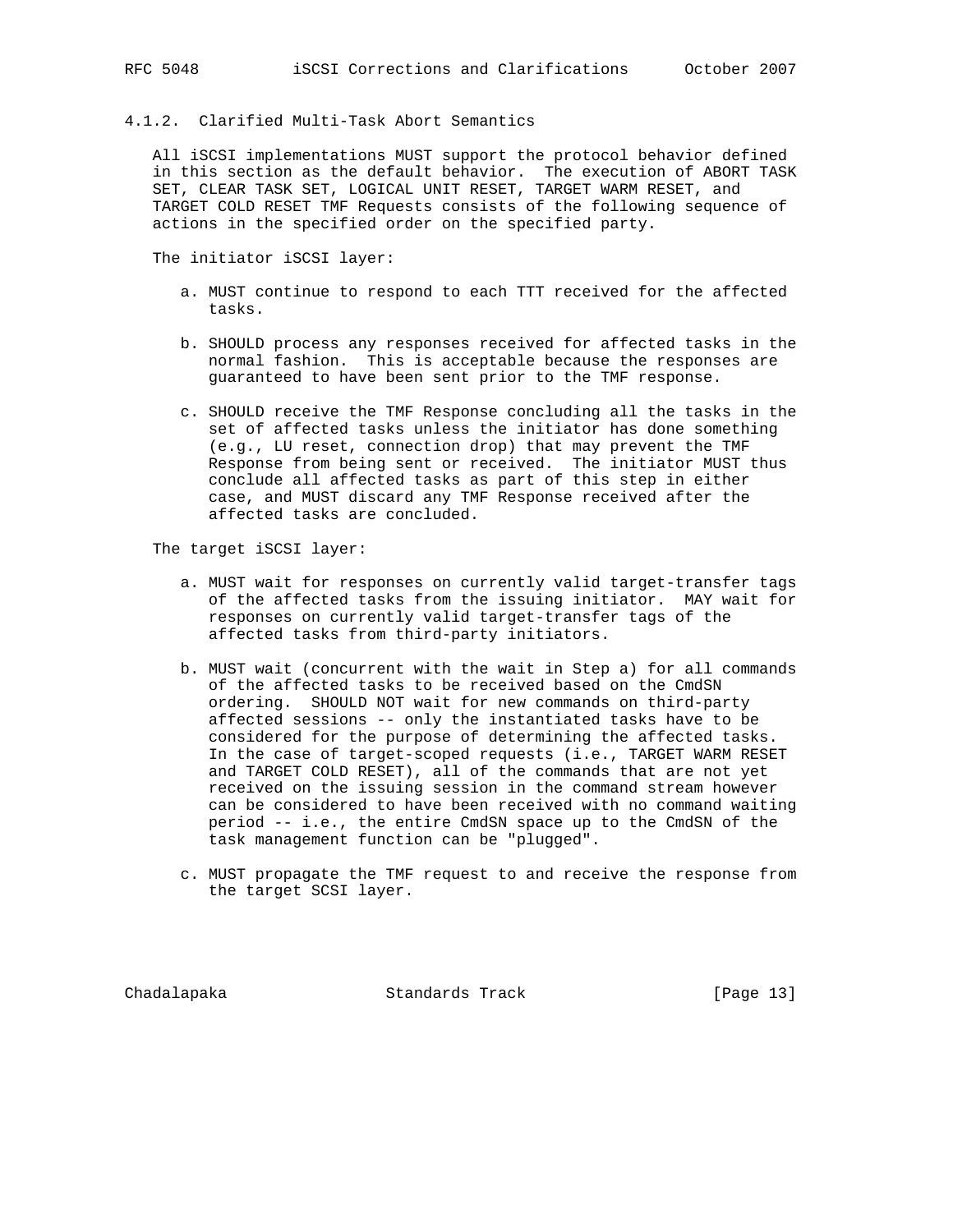- d. MUST provide the Response Fence behavior for the TMF Response on the issuing session as specified in Section 3.3.2.
- e. MUST provide the Response Fence behavior on the first post-TMF Response on third-party sessions as specified in Section 3.3.2. If some tasks originate from non-iSCSI I\_T\_L nexuses, then the means by which the target ensures that all affected tasks have returned their status to the initiator are defined by the specific non-iSCSI transport protocol(s).

 Technically, the TMF servicing is complete in Step d. Data transfers corresponding to terminated tasks may however still be in progress on third-party iSCSI sessions even at the end of Step e. The TMF Response MUST NOT be sent by the target iSCSI layer before the end of Step d, and MAY be sent at the end of Step d despite these outstanding data transfers until after Step e.

4.1.3. Updated Multi-Task Abort Semantics

 Protocol behavior defined in this section MUST be implemented by all iSCSI implementations complying with this document. Protocol behavior defined in this section MUST be exhibited by iSCSI implementations on an iSCSI session when they negotiate the TaskReporting (Section 9.1) key to "FastAbort" on that session. The execution of ABORT TASK SET, CLEAR TASK SET, LOGICAL UNIT RESET, TARGET WARM RESET, and TARGET COLD RESET TMF Requests consists of the following sequence of actions in the specified order on the specified party.

The initiator iSCSI layer:

- a. MUST NOT send any more Data-Out PDUs for affected tasks on the issuing connection of the issuing iSCSI session once the TMF is sent to the target.
- b. SHOULD process any responses received for affected tasks in the normal fashion. This is acceptable because the responses are guaranteed to have been sent prior to the TMF response.
- c. MUST respond to each Async Message PDU with AsyncEvent=5 as defined in Section 8.1.
- d. MUST treat the TMF response as terminating all affected tasks for which responses have not been received, and MUST discard any responses for affected tasks received after the TMF response is passed to the SCSI layer (although the semantics

Chadalapaka Standards Track [Page 14]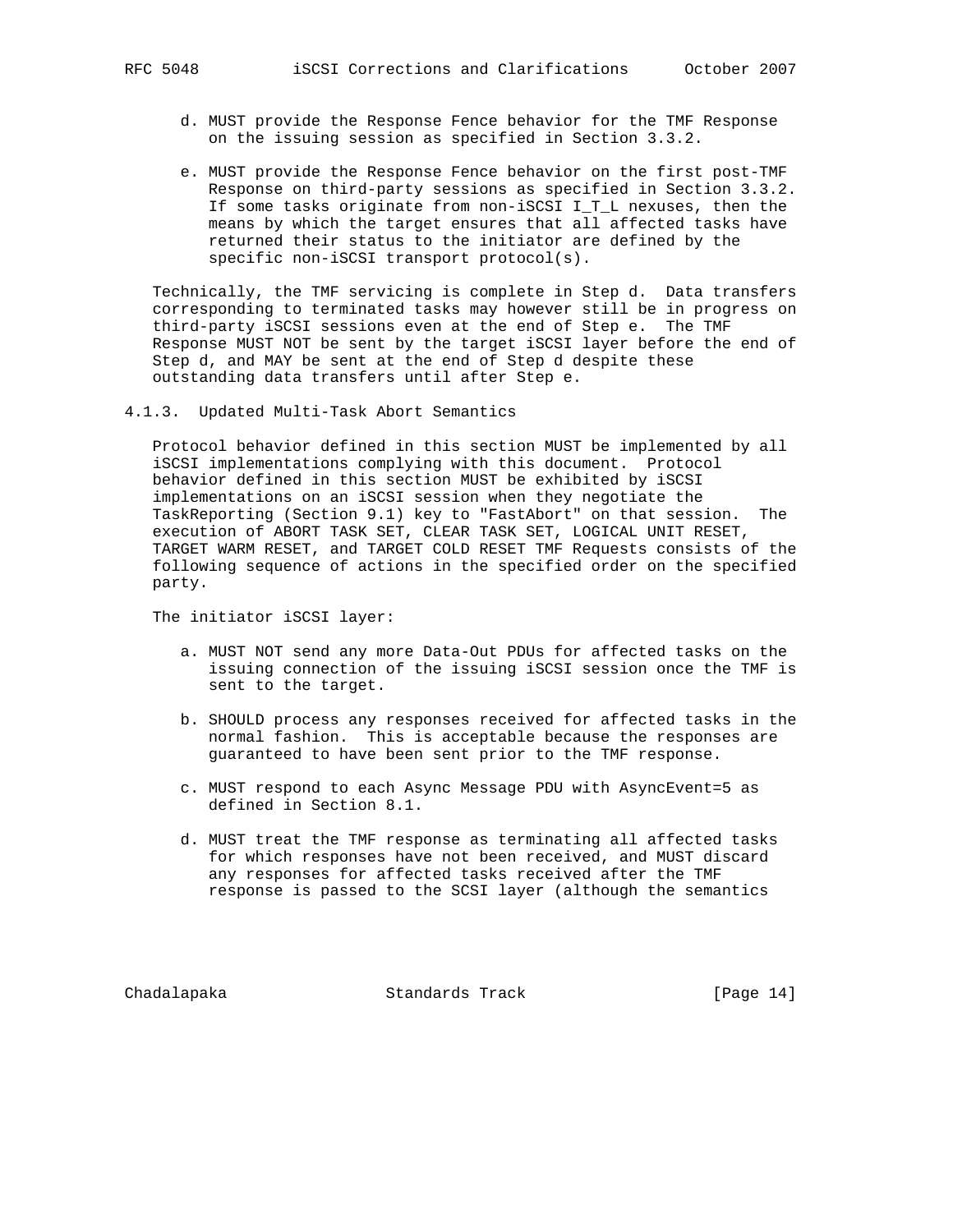defined in this section ensure that such an out-of-order scenario will never happen with a compliant target implementation).

The target iSCSI layer:

- a. MUST wait for all commands of the affected tasks to be received based on the CmdSN ordering on the issuing session. SHOULD NOT wait for new commands on third-party affected sessions -- only the instantiated tasks have to be considered for the purpose of determining the affected tasks. In the case of target-scoped requests (i.e., TARGET WARM RESET and TARGET COLD RESET), all the commands that are not yet received on the issuing session in the command stream can be considered to have been received with no command waiting period -- i.e., the entire CmdSN space up to the CmdSN of the task management function can be "plugged".
- b. MUST propagate the TMF request to and receive the response from the target SCSI layer.
- c. MUST leave all active "affected TTTs" (i.e., active TTTs associated with affected tasks) valid.
- d. MUST send an Asynchronous Message PDU with AsyncEvent=5 (Section 8.1) on:
	- i) each connection of each third-party session to which at least one affected task is allegiant if TaskReporting=FastAbort is operational on that third-party session, and
	- ii) each connection except the issuing connection of the issuing session that has at least one allegiant affected task.

 If there are multiple affected LUs (say, due to a target reset), then one Async Message PDU MUST be sent for each such LU on each connection that has at least one allegiant affected task. The LUN field in the Asynchronous Message PDU MUST be set to match the LUN for each such LU.

- e. MUST address the Response Fence flag on the TMF Response on the issuing session as defined in Section 3.3.2.
- f. MUST address the Response Fence flag on the first post-TMF Response on third-party sessions as defined in Section 3.3.2. If some tasks originate from non-iSCSI I\_T\_L nexuses, then the

Chadalapaka Standards Track [Page 15]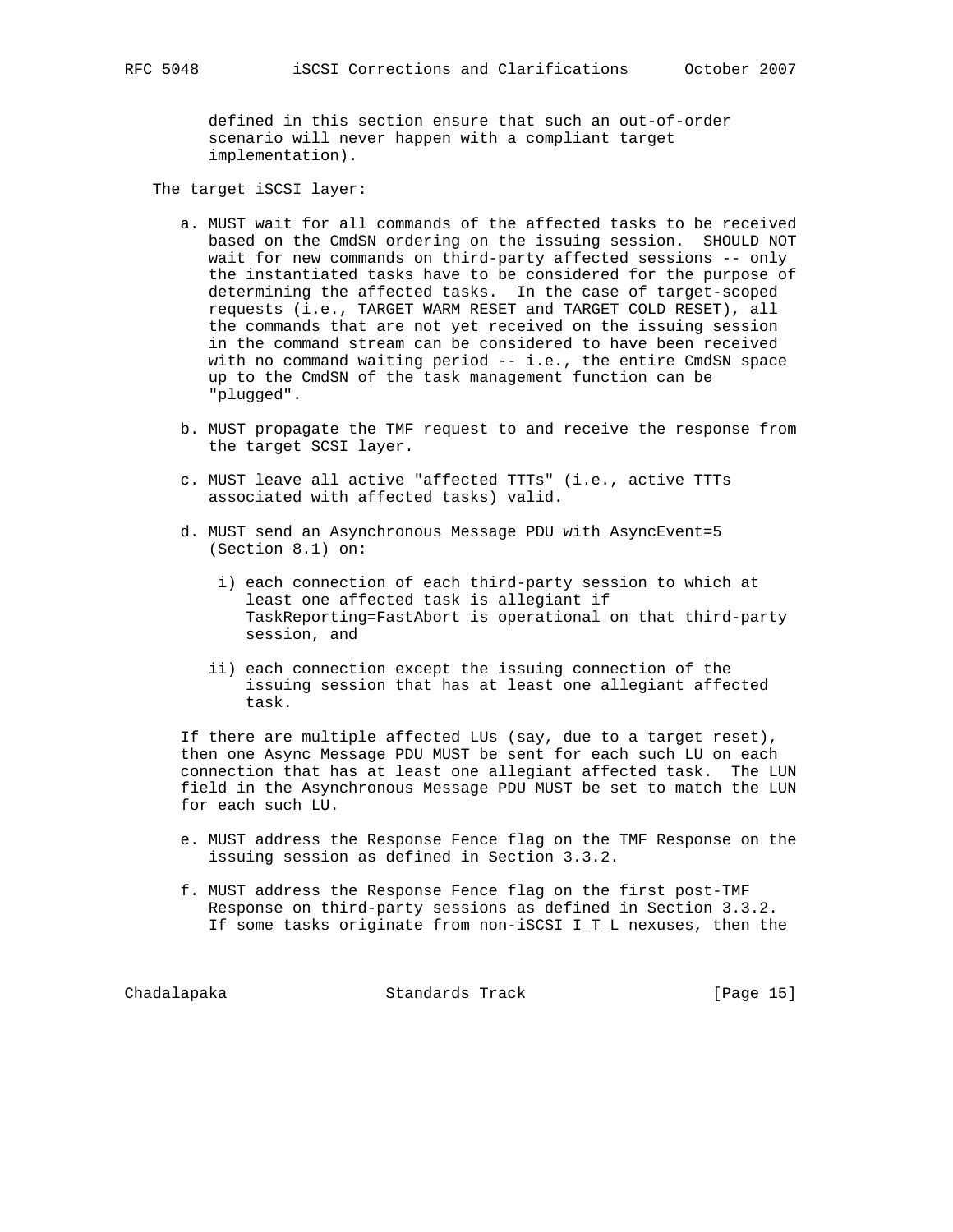means by which the target ensures that all affected tasks have returned their status to the initiator are defined by the specific non-iSCSI transport protocol(s).

 g. MUST free up the affected TTTs (and STags, if applicable) and the corresponding buffers, if any, once it receives each associated NOP-Out acknowledgement that the initiator generated in response to each Async Message.

 Technically, the TMF servicing is complete in Step e. Data transfers corresponding to terminated tasks may however still be in progress even at the end of Step f. A TMF Response MUST NOT be sent by the target iSCSI layer before the end of Step e, and MAY be sent at the end of Step e despite these outstanding Data transfers until Step g. Step g specifies an event to free up any such resources that may have been reserved to support outstanding data transfers.

4.1.3.1. Clearing Effects Update

 Appendix F.1 of [RFC3720] specifies the clearing effects of target and LU resets on "Incomplete TTTs" as "Y". This meant that a target warm reset or a target cold reset or an LU reset would clear the active TTTs upon completion. However, the TaskReporting=FastAbort (Section 9.1) semantics defined by this section do not guarantee that the active TTTs are cleared by the end of the reset operations. In fact, the new semantics are designed to allow clearing the TTTs in a "lazy" fashion after the TMF Response is delivered. Thus, when TaskReporting=FastAbort is operational on a session, the clearing effects of reset operations on "Incomplete TTTs" is "N".

4.1.4. Affected Tasks Shared across RFC 3720 and FastAbort Sessions

 If an iSCSI target implementation is capable of supporting TaskReporting=FastAbort functionality (Section 9.1), it may end up in a situation where some sessions have TaskReporting=RFC3720 operational (RFC 3720 sessions) while some other sessions have TaskReporting=FastAbort operational (FastAbort sessions) even while accessing a shared set of affected tasks (Section 4.1.1).

 If the issuing session is an RFC 3720 session, the iSCSI target implementation is FastAbort-capable, and the third-party affected session is a FastAbort session, the following behavior SHOULD be exhibited by the iSCSI target layer:

 a. Between Steps c and d of the target behavior in Section 4.1.2, send an Asynchronous Message PDU with AsyncEvent=5 (Section 8.1) on each connection of each third-party session to which at least one affected task is allegiant. If there are multiple

Chadalapaka Standards Track [Page 16]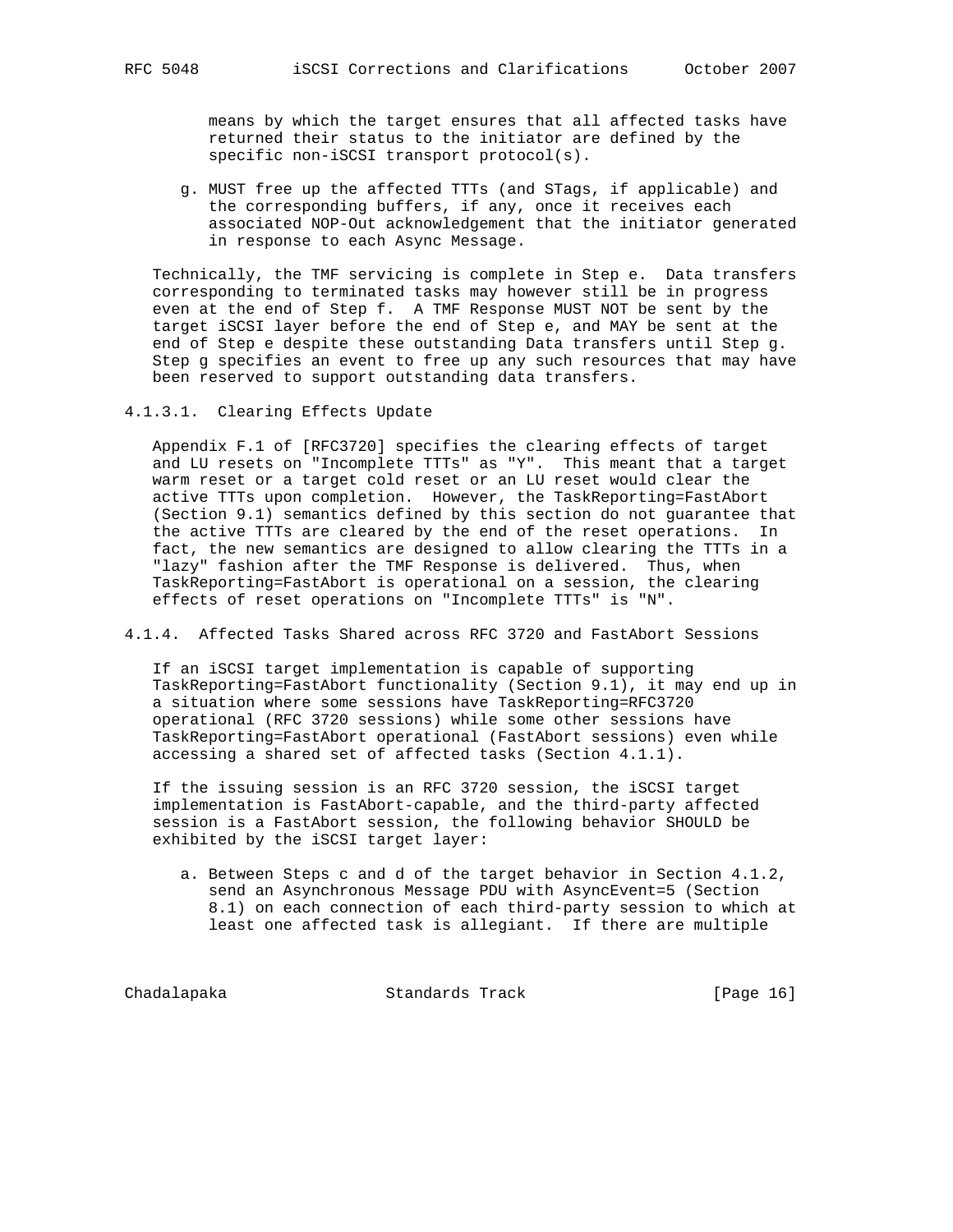affected LUs, then send one Async Message PDU for each such LU on each connection that has at least one allegiant affected task. When sent, the LUN field in the Asynchronous Message PDU MUST be set to match the LUN for each such LU.

 b. After Step e of the target behavior in Section 4.1.2, free up the affected TTTs (and STags, if applicable) and the corresponding buffers, if any, once each associated NOP-Out acknowledgement is received that the third-party initiator generated in response to each Async Message sent in Step a.

 If the issuing session is a FastAbort session, the iSCSI target implementation is FastAbort-capable, and the third-party affected session is an RFC 3720 session, the following behavior MUST be exhibited by the iSCSI target layer: Asynchronous Message PDUs MUST NOT be sent on the third-party session to prompt the FastAbort behavior.

 If the third-party affected session is a FastAbort session and the issuing session is a FastAbort session, the initiator in the third party role MUST respond to each Async Message PDU with AsyncEvent=5 as defined in Section 8.1. Note that an initiator MAY thus receive these Async Messages on a third-party affected session even if the session is a single-connection session.

4.1.5. Implementation Considerations

 Both in clarified semantics (Section 4.1.2) and updated semantics (Section 4.1.3), there may be outstanding data transfers even after the TMF completion is reported on the issuing session. In the case of iSCSI/iSER [iSER], these would be tagged data transfers for STags not owned by any active tasks. Whether or not real buffers support these data transfers is implementation-dependent. However, the data transfers logically MUST be silently discarded by the target iSCSI layer in all cases. A target MAY, on an implementation-defined internal timeout, also choose to drop the connections on which it did not receive the expected Data-Out sequences (Section 4.1.2) or NOP- Out acknowledgements (Section 4.1.3) so as to reclaim the associated buffer, STag, and TTT resources as appropriate.

4.1.6. Rationale behind the New Semantics

 There are fundamentally three basic objectives behind the semantics specified in Sections 4.1.2 and 4.1.3.

 1. Maintaining an ordered command flow I\_T nexus abstraction to the target SCSI layer even with multi-connection sessions.

Chadalapaka Standards Track [Page 17]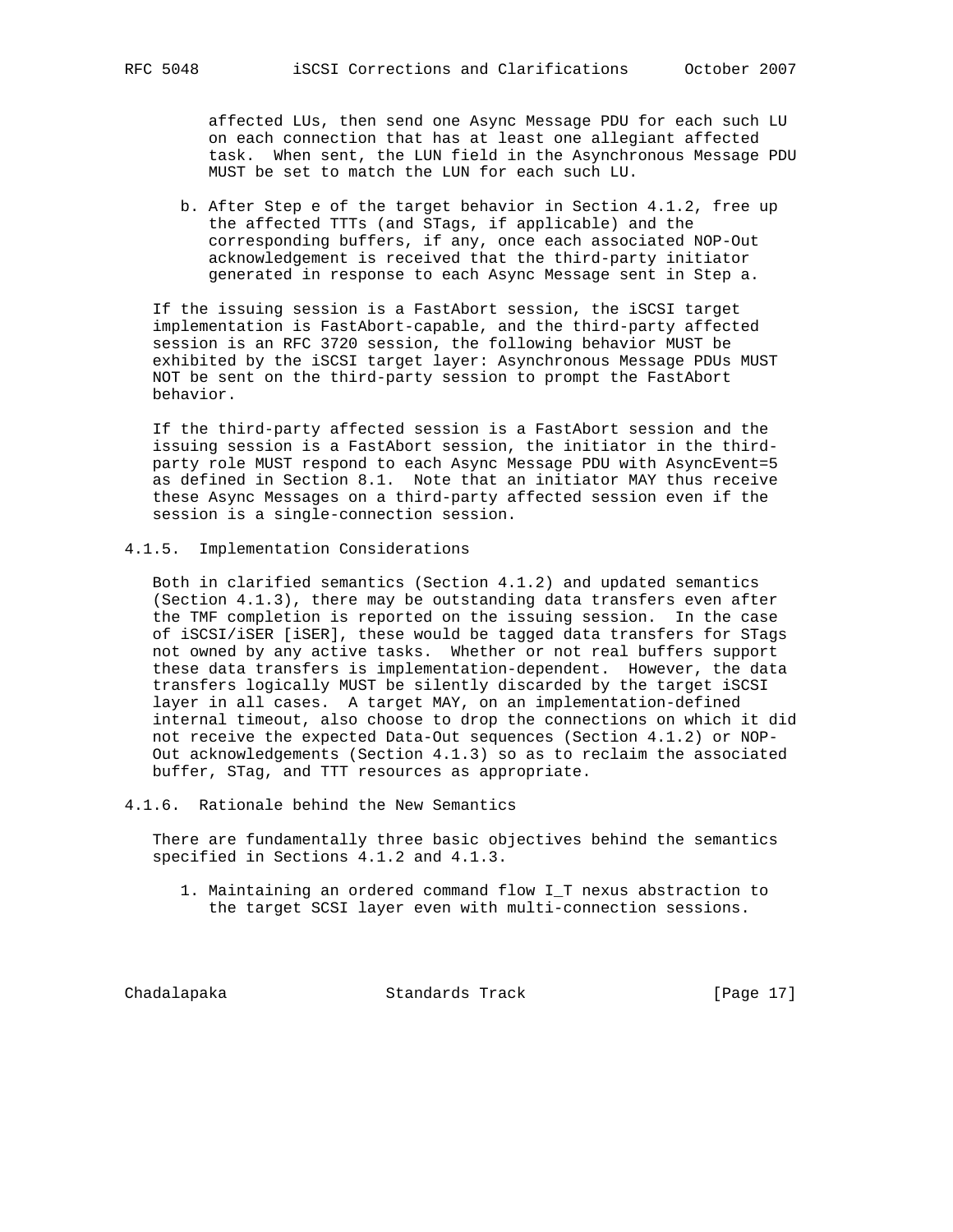- - o Target iSCSI processing of a TMF request must maintain the single flow illusion. Target behavior in Step b of Section 4.1.2 and Step a of Section 4.1.3 correspond to this objective.
	- 2. Maintaining a single ordered response flow I\_T nexus abstraction to the initiator SCSI layer even with multi connection sessions when one response (i.e., TMF response) could imply the status of other unfinished tasks from the initiator's perspective.
		- o The target must ensure that the initiator does not see "old" task responses (that were placed on the wire chronologically earlier than the TMF Response) after seeing the TMF response. The target behavior in Step d of Section 4.1.2 and Step e of Section 4.1.3 correspond to this objective.
		- o Whenever the result of a TMF action is visible across multiple I\_T\_L nexuses, [SAM2] requires the SCSI device server to trigger a UA on each of the other I\_T\_L nexuses. Once an initiator is notified of such an UA, the application client on the receiving initiator is required to clear its task state (clause 5.5 in [SAM2]) for the affected tasks. It would thus be inappropriate to deliver a SCSI Response for a task after the task state is cleared on the initiator, i.e., after the UA is notified. The UA notification contained in the first SCSI Response PDU on each affected Third-party I\_T\_L nexus after the TMF action thus MUST NOT pass the affected task responses on any of the iSCSI sessions accessing the LU. The target behavior in Step e of Section 4.1.2 and Step f of Section 4.1.3 correspond to this objective.
	- 3. Draining all active TTTs corresponding to affected tasks in a deterministic fashion.
		- o Data-Out PDUs with stale TTTs arriving after the tasks are terminated can create a buffer management problem even for traditional iSCSI implementations, and is fatal for the connection for iSCSI/iSER implementations. Either the termination of affected tasks should be postponed until the TTTs are retired (as in Step a of Section 4.1.2), or the TTTs and the buffers should stay allocated beyond task termination to be deterministically freed up later (as in Steps c and g of Section 4.1.3).

 The only other notable optimization is the plugging. If all tasks on an I\_T nexus will be aborted anyway (as with a target reset), there

Chadalapaka Standards Track [Page 18]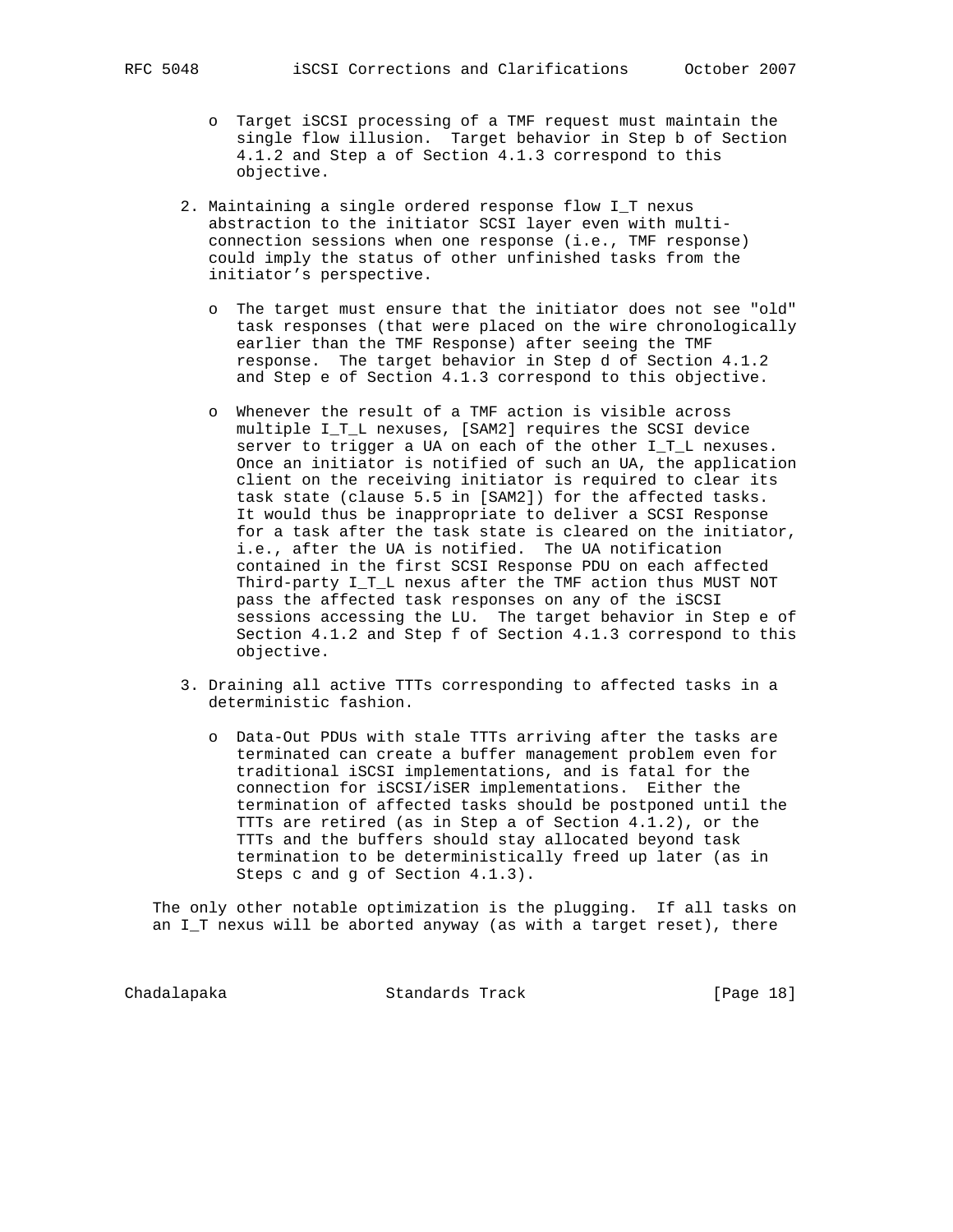is no need to wait to receive all commands to plug the CmdSN holes. The target iSCSI layer can simply plug all missing CmdSN slots and move on with TMF processing. The first objective (maintaining a single ordered command flow) is still met with this optimization because the target SCSI layer only sees ordered commands.

## 5. Discovery Semantics

#### 5.1. Error Recovery for Discovery Sessions

 The negotiation of the key ErrorRecoveryLevel is not required for Discovery sessions -- i.e., for sessions that negotiated "SessionType=Discovery" -- because the default value of 0 is necessary and sufficient for Discovery sessions. It is however possible that some legacy iSCSI implementations might attempt to negotiate the ErrorRecoveryLevel key on Discovery sessions. When such a negotiation attempt is made by the remote side, a compliant iSCSI implementation MUST propose a value of 0 (zero) in response. The operational ErrorRecoveryLevel for Discovery sessions thus MUST be 0. This naturally follows from the functionality constraints that [RFC3720] imposes on Discovery sessions.

#### 5.2. Reinstatement Semantics of Discovery Sessions

 Discovery sessions are intended to be relatively short-lived. Initiators are not expected to establish multiple Discovery sessions to the same iSCSI Network Portal (see [RFC3720]). An initiator may use the same iSCSI Initiator Name and ISID when establishing different unique sessions with different targets and/or different portal groups. This behavior is discussed in Section 9.1.1 of [RFC3720] and is, in fact, encouraged as conservative reuse of ISIDs. The ISID RULE in [RFC3720] states that there must not be more than one session with a matching 4-tuple: <InitiatorName, ISID, TargetName, TargetPortalGroupTag>. While the spirit of the ISID RULE applies to Discovery sessions the same as it does for Normal sessions, note that some Discovery sessions differ from the Normal sessions in two important aspects:

 Because [RFC3720] allows a Discovery session to be established without specifying a TargetName key in the Login Request PDU (let us call such a session an "Unnamed" Discovery session), there is no Target Node context to enforce the ISID RULE.

 Portal Groups are defined only in the context of a Target Node. When the TargetName key is NULL-valued (i.e., not specified), the TargetPortalGroupTag thus cannot be ascertained to enforce the ISID RULE.

Chadalapaka Standards Track [Page 19]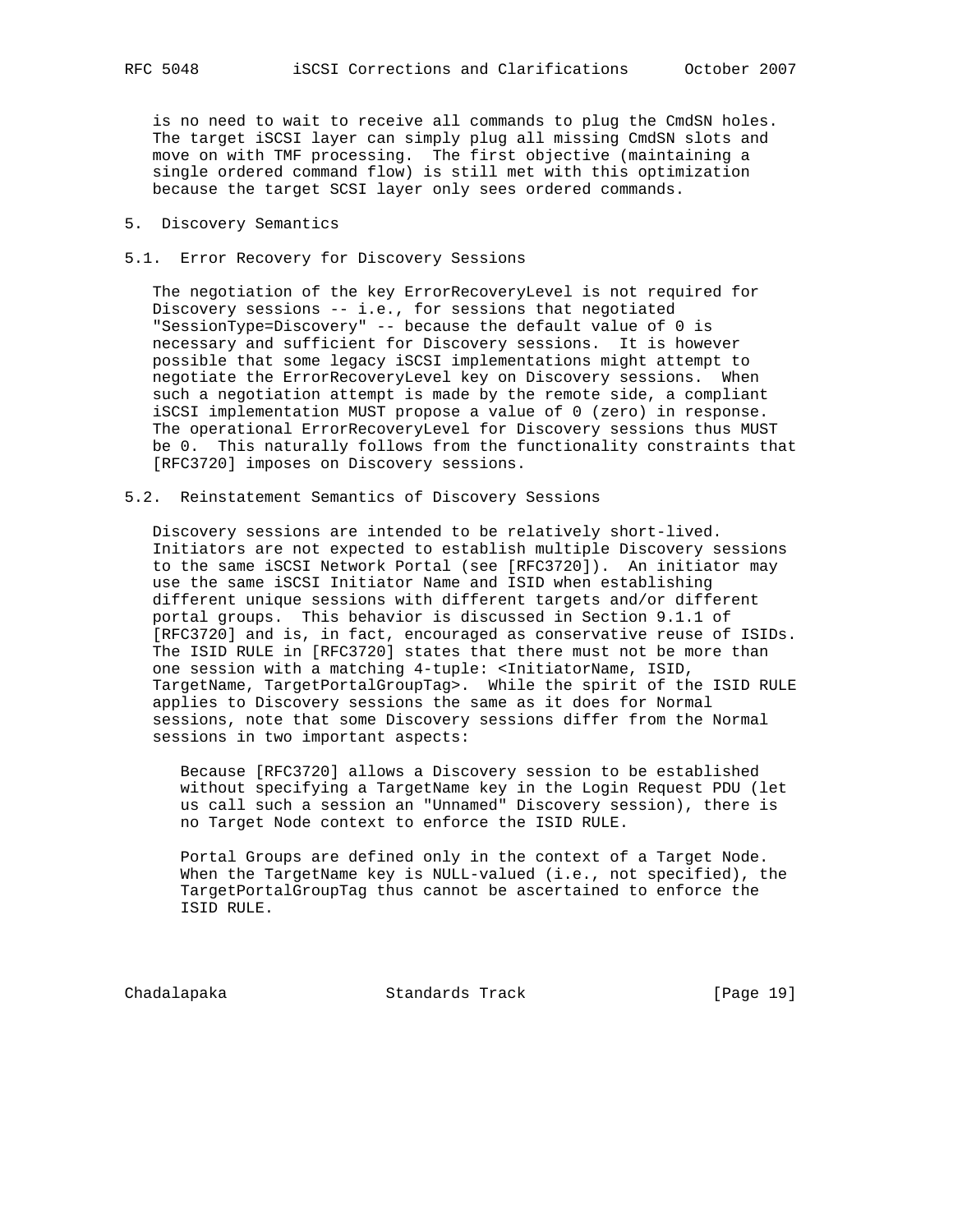The following sections describe the two scenarios -- Named Discovery sessions and Unnamed Discovery sessions -- separately.

5.2.1. Unnamed Discovery Sessions

 For Unnamed Discovery sessions, neither the TargetName nor the TargetPortalGroupTag is available to the targets in order to enforce the ISID RULE. So the following rule applies.

 UNNAMED ISID RULE: Targets MUST enforce the uniqueness of the following 4-tuple for Unnamed Discovery sessions: <InitiatorName, ISID, NULL, TargetAddress>. The following semantics are implied by this uniqueness requirement.

 Targets SHOULD allow concurrent establishment of one Discovery session with each of its Network Portals by the same initiator port with a given iSCSI Node Name and an ISID. Each of the concurrent Discovery sessions, if established by the same initiator port to other Network Portals, MUST be treated as independent sessions - i.e., one session MUST NOT reinstate the other.

 A new Unnamed Discovery session that has a matching <InitiatorName, ISID, NULL, TargetAddress> to an existing Discovery session MUST reinstate the existing Unnamed Discovery session. Note thus that only an Unnamed Discovery session may reinstate an Unnamed Discovery session.

## 5.2.2. Named Discovery Sessions

 For a Named Discovery session, the TargetName key is specified by the initiator and thus the target can unambiguously ascertain the TargetPortalGroupTag as well. Since all the four elements of the 4 tuple are known, the ISID RULE MUST be enforced by targets with no changes from [RFC3720] semantics. A new session with a matching <InitiatorName, ISID, TargetName, TargetPortalGroupTag> thus will reinstate an existing session. Note in this case that any new iSCSI session (Discovery or Normal) with the matching 4-tuple may reinstate an existing Named Discovery iSCSI session.

## 5.3. Target PDUs during Discovery

 Targets SHOULD NOT send any responses other than a Text Response and Logout Response on a Discovery session, once in Full Feature Phase.

 Implementation Note: A target may simply drop the connection in a Discovery session when it would have requested a Logout via an Async Message on Normal sessions.

Chadalapaka Standards Track [Page 20]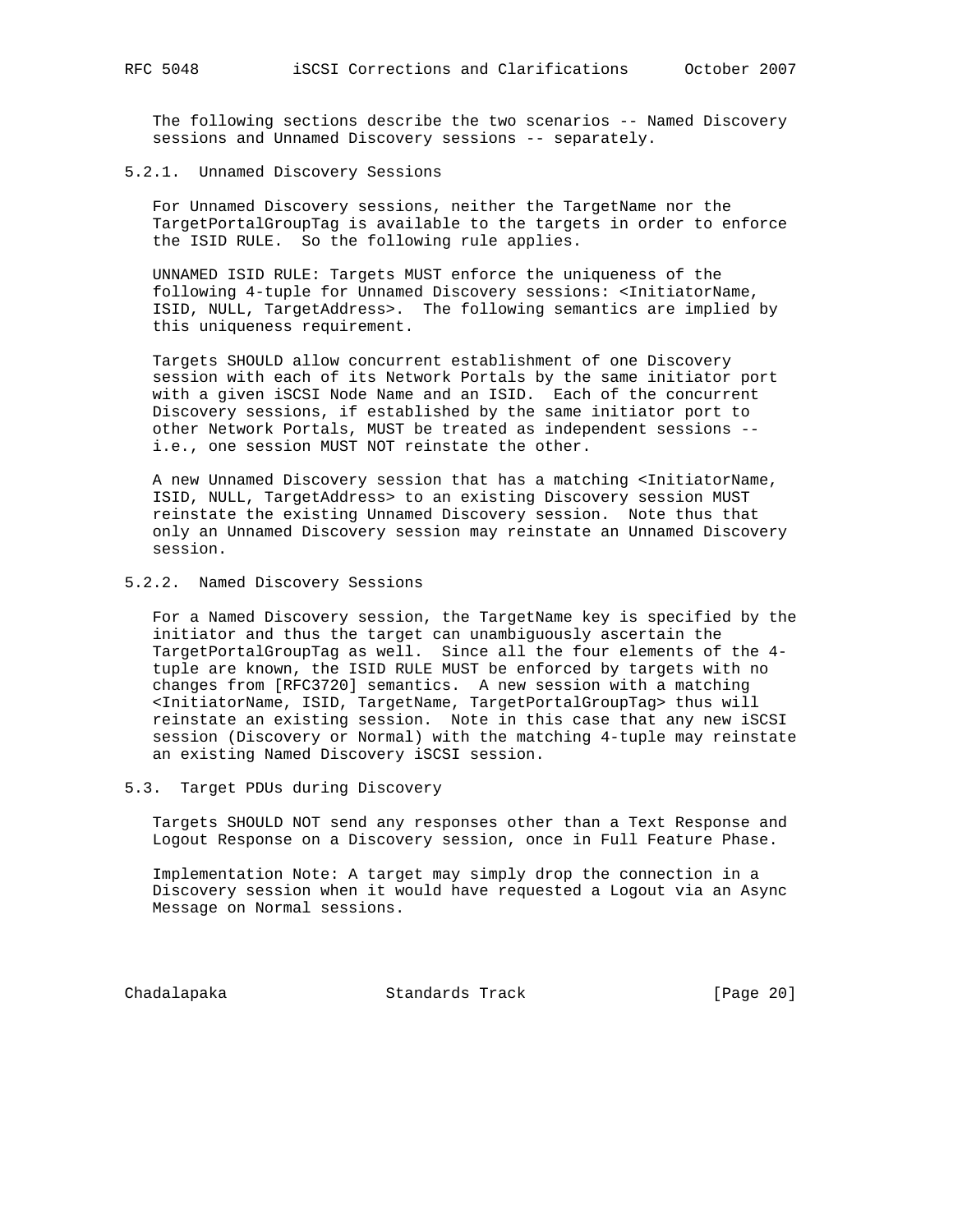## 6. Negotiation and Others

# 6.1. TPGT Values

 [SAM2] and [SAM3] specifications incorrectly note in their informative text that TPGT value should be non-zero, although [RFC3720] allows the value of zero for TPGT. This section is to clarify that a zero value is expressly allowed as a legal value for TPGT. This discrepancy currently stands corrected in [SAM4].

### 6.2. SessionType Negotiation

 During the Login Phase, the SessionType key is offered by the initiator to choose the type of session it wants to create with the target. The target may accept or reject the offer. Depending on the type of the session, a target may decide on resources to allocate and the security to enforce, etc. for the session. If the SessionType key is thus going to be offered as "Discovery", it SHOULD be offered in the initial Login request by the initiator.

#### 6.3. Understanding NotUnderstood

 [RFC3720] defines NotUnderstood as a valid answer during a negotiation text key exchange between two iSCSI nodes. NotUnderstood has the reserved meaning that the sending side did not understand the proposed key semantics. This section seeks to clarify that NotUnderstood is a valid answer for both declarative and negotiated keys. The general iSCSI philosophy is that comprehension precedes processing for any iSCSI key. A proposer of an iSCSI key, negotiated or declarative, in a text key exchange MUST thus be able to properly handle a NotUnderstood response.

 The proper way to handle a NotUnderstood response depends on where the key is specified and whether the key is declarative vs. negotiated. All keys defined in [RFC3720] MUST be supported by all compliant implementations; a NotUnderstood answer on any of the [RFC3720] keys therefore MUST be considered a protocol error and handled accordingly. For all other later keys, a NotUnderstood answer concludes the negotiation for a negotiated key whereas for a declarative key, a NotUnderstood answer simply informs the declarer of a lack of comprehension by the receiver.

 In either case, a NotUnderstood answer always requires that the protocol behavior associated with that key not be used within the scope of the key (connection/session) by either side.

Chadalapaka Standards Track [Page 21]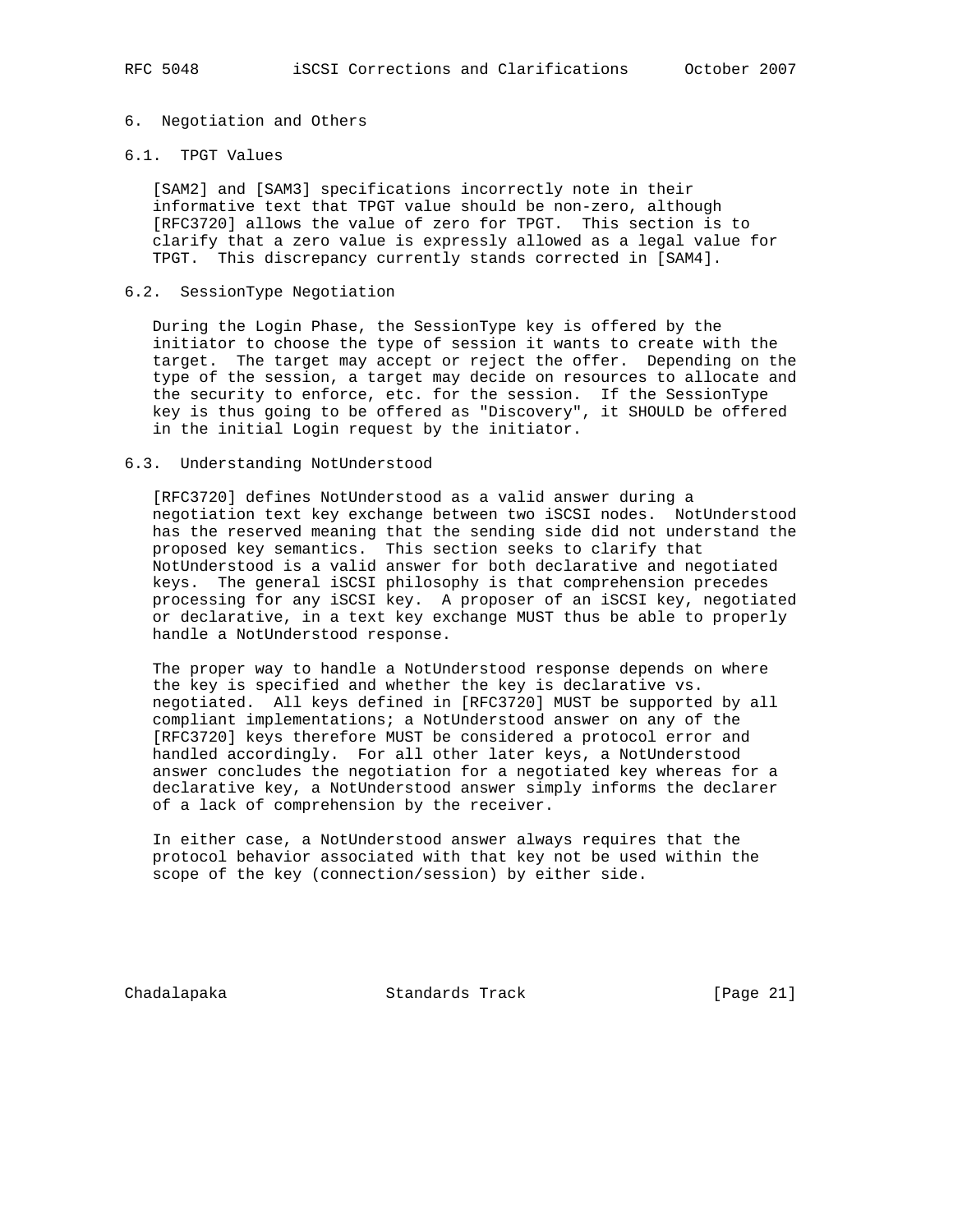#### 6.4. Outstanding Negotiation Exchanges

 There was some uncertainty around the number of outstanding Login Response PDUs on a connection. [RFC3720] offers the analogy of SCSI linked commands to Login and Text negotiations in Sections 5.3 and 10.10.3, respectively, but does not make it fully explicit. This section is to offer a clarification in this regard.

 There MUST NOT be more than one outstanding Login Request, Login Response, Text Request, or Text Response PDU on an iSCSI connection. An outstanding PDU in this context is one that has not been acknowledged by the remote iSCSI side.

- 7. iSCSI Error Handling and Recovery
- 7.1. ITT

 An ITT value of 0xffffffff is reserved and MUST NOT be assigned for a task by the initiator. The only instance in which it may be seen on the wire is in a target-initiated NOP-In PDU (and in the initiator response to that PDU, if necessary). Section 10.19 in [RFC3720] mentions this in passing but is noted here again to make it obvious since the semantics apply to the initiators in general.

7.2. Format Errors

 Section 6.6 of [RFC3720] discusses format error handling. This section elaborates on the "inconsistent" PDU field contents noted in [RFC3720].

 All initiator-detected PDU construction errors MUST be considered as format errors. Some examples of such errors are:

- NOP-In with a valid TTT but an invalid LUN
- NOP-In with a valid ITT (i.e., a NOP-In response) and also a valid TTT
- SCSI Response PDU with Status=CHECK CONDITION, but DataSegmentLength = 0

#### 7.3. Digest Errors

 Section 6.7 of [RFC3720] discusses digest error handling. It states that "No further action is necessary for initiators if the discarded PDU is an unsolicited PDU (e.g., Async, Reject)" on detecting a payload digest error. This is incorrect.

Chadalapaka Standards Track [Page 22]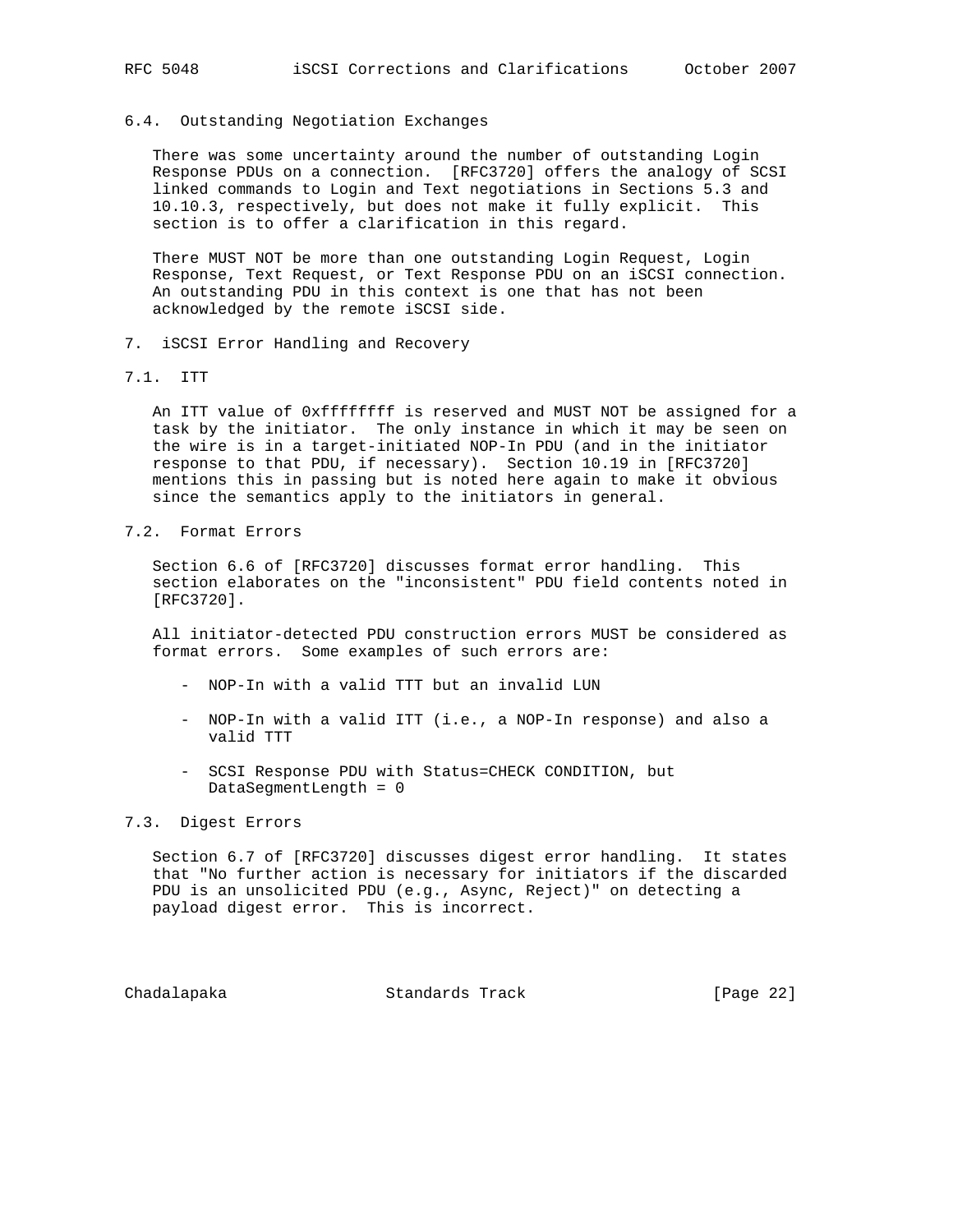An Asynchronous Message PDU or a Reject PDU carries the next StatSN value on an iSCSI connection, advancing the StatSN. When an initiator discards one of these PDUs due to a payload digest error, the entire PDU including the header MUST be discarded. Consequently, the initiator MUST treat the exception like a loss of any other solicited response PDU -- i.e., it MUST use one of the following options noted in [RFC3720]:

- a) Request PDU retransmission with a status SNACK.
- b) Logout the connection for recovery and continue the tasks on a different connection instance.
- c) Logout to close the connection (abort all the commands associated with the connection).
- 7.4. Message Error Checking

 There has been some uncertainty on the extent to which incoming messages have to be checked for protocol errors, beyond what is strictly required for processing the inbound message. This section addresses this question.

 Unless [RFC3720] or this document requires it, an iSCSI implementation is not required to do an exhaustive protocol conformance check on an incoming iSCSI PDU. The iSCSI implementation especially is not required to double-check the remote iSCSI implementation's conformance to protocol requirements.

- 8. iSCSI PDUs
- 8.1. Asynchronous Message

 This section defines additional semantics for the Asynchronous Message PDU defined in Section 10.9 of [RFC3720] using the same conventions.

The following new legal value for the AsyncEvent is defined:

 5: all active tasks for LU with a matching LUN field in the Async Message PDU are being terminated.

 The receiving initiator iSCSI layer MUST respond to this Message by taking the following steps in order.

 i) Stop Data-Out transfers on that connection for all active TTTs for the affected LUN quoted in the Async Message PDU.

Chadalapaka Standards Track [Page 23]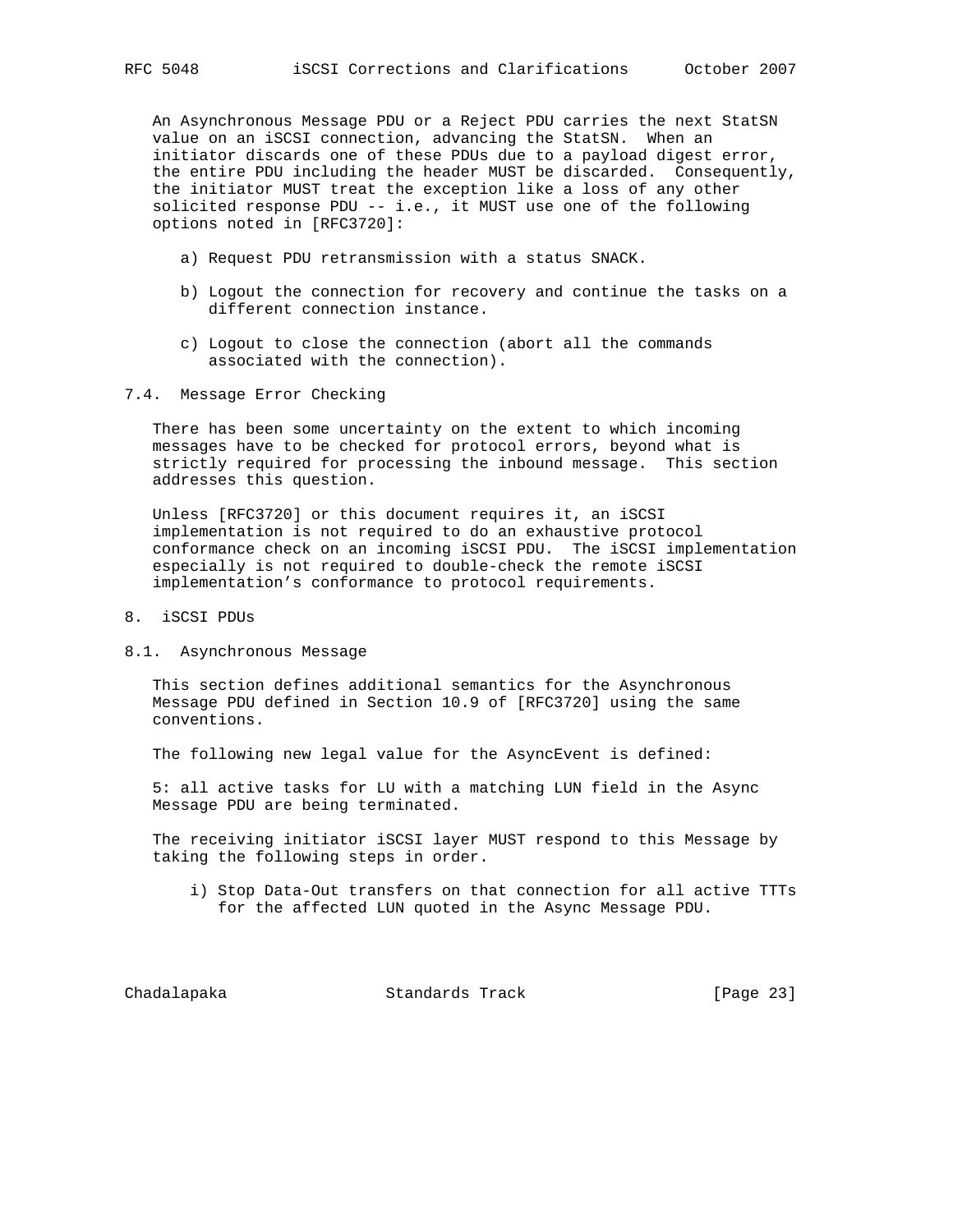ii) Acknowledge the StatSN of the Async Message PDU via a NOP-Out PDU with ITT=0xffffffff (i.e., non-ping flavor), while copying the LUN field from the Async Message to NOP-Out.

 The new AsyncEvent defined in this section however MUST NOT be used on an iSCSI session unless the new TaskReporting text key defined in Section 9.1 was negotiated to FastAbort on the session.

8.2. Reject

 Section 10.17.1 of [RFC3720] specifies the Reject reason code of 0x0b with an explanation of "Negotiation Reset". At this point, we do not see any legitimate iSCSI protocol use case for using this reason code. Thus, reason code 0x0b MUST be considered as deprecated and MUST NOT be sent by implementations that comply with the requirements of this document. An implementation receiving reason code 0x0b MUST treat it as a negotiation failure that terminates the Login Phase and the TCP connection, as specified in Section 6.10 of [RFC3720].

Section 5.4 of [RFC3720] states:

 Neither the initiator nor the target should attempt to declare or negotiate a parameter more than once during any negotiation sequence without an intervening operational parameter negotiation reset, except for responses to specific keys that explicitly allow repeated key declarations (e.g., TargetAddress).

 The deprecation of reason code 0x0b eliminates the possibility of an operational parameter negotiation reset, causing the phrase "without an intervening operational parameter negotiation reset" in [RFC3720] to refer to an impossible event. The quoted phrase SHOULD be ignored by receivers that handle reason code 0x0b in the manner specified in this section.

9. Login/Text Operational Text Keys

This section follows the same conventions as Section 12 of [RFC3720].

9.1. TaskReporting

 Use: LO Senders: Initiator and Target Scope: SW

 Irrelevant when: SessionType=Discovery TaskReporting=<list-of-values>

Chadalapaka Standards Track [Page 24]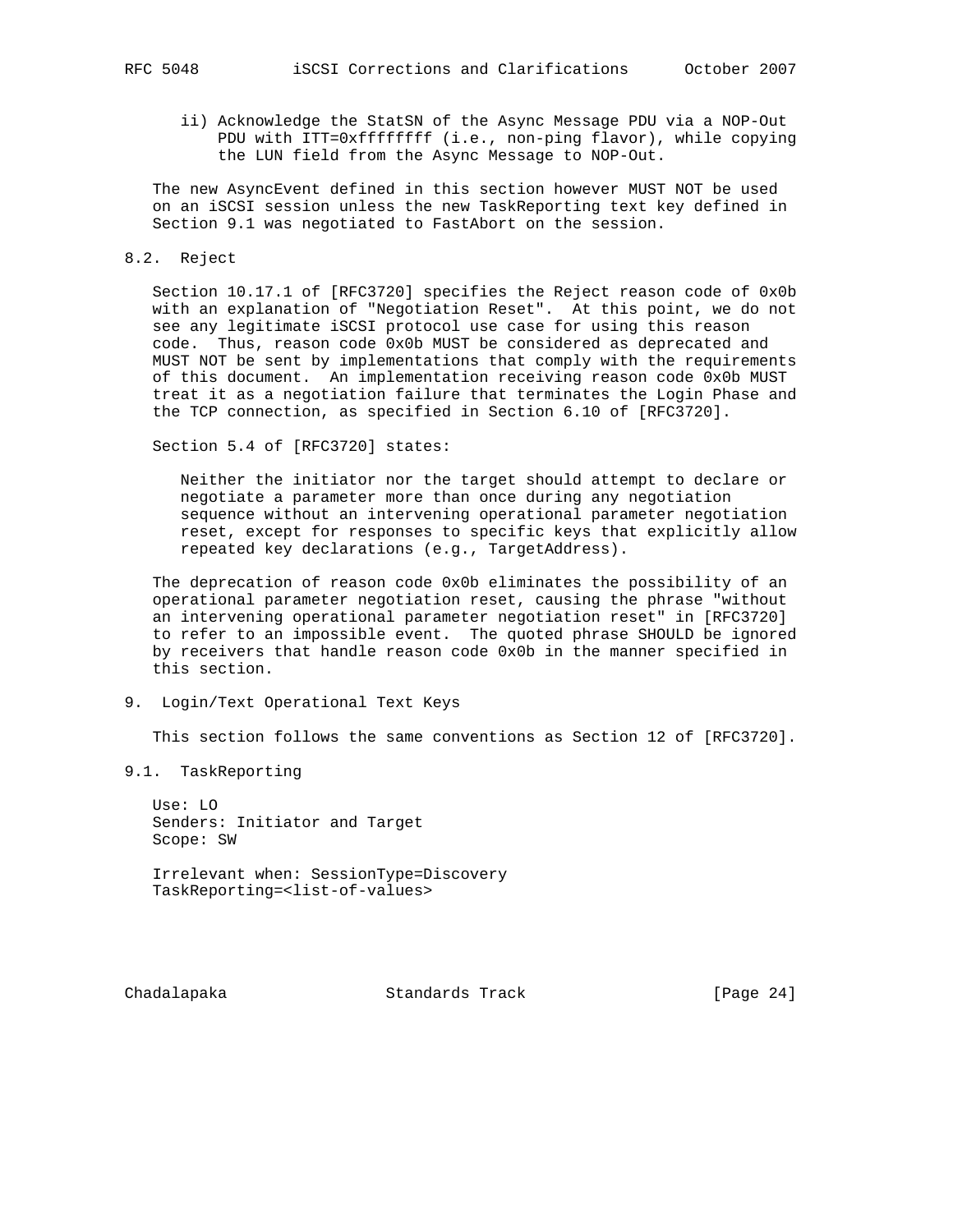Default is RFC3720.

Result function is AND.

 This key is used to negotiate the task completion reporting semantics from the SCSI target. The following table describes the semantics that an iSCSI target MUST support for respective negotiated key values. Whenever this key is negotiated, at least the RFC3720 and ResponseFence values MUST be offered as options by the negotiation originator.

| Name          | Description                                                                                                                                                                                      |
|---------------|--------------------------------------------------------------------------------------------------------------------------------------------------------------------------------------------------|
| RFC3720       | RFC 3720-compliant semantics. Response<br>fencing is not guaranteed and fast<br>completion of multi-task aborting is not<br>supported                                                            |
| ResponseFence | Response Fence (Section 3.3.1) semantics<br>MUST be supported in reporting task<br>completions                                                                                                   |
| FastAbort     | Updated fast multi-task abort semantics<br>defined in Section 4.1.3 MUST be<br>supported. Support for Response Fence is<br>implied -- i.e., Section 3.3.1 semantics<br>MUST be supported as well |

 When TaskReporting is not negotiated to FastAbort, the [RFC3720] TMF semantics as clarified in Section 4.1.2 MUST be used.

10. Security Considerations

 This document does not introduce any new security considerations other than those already noted in [RFC3720]. Consequently, all the iSCSI-related security text in [RFC3723] is also directly applicable to this document.

Chadalapaka Standards Track [Page 25]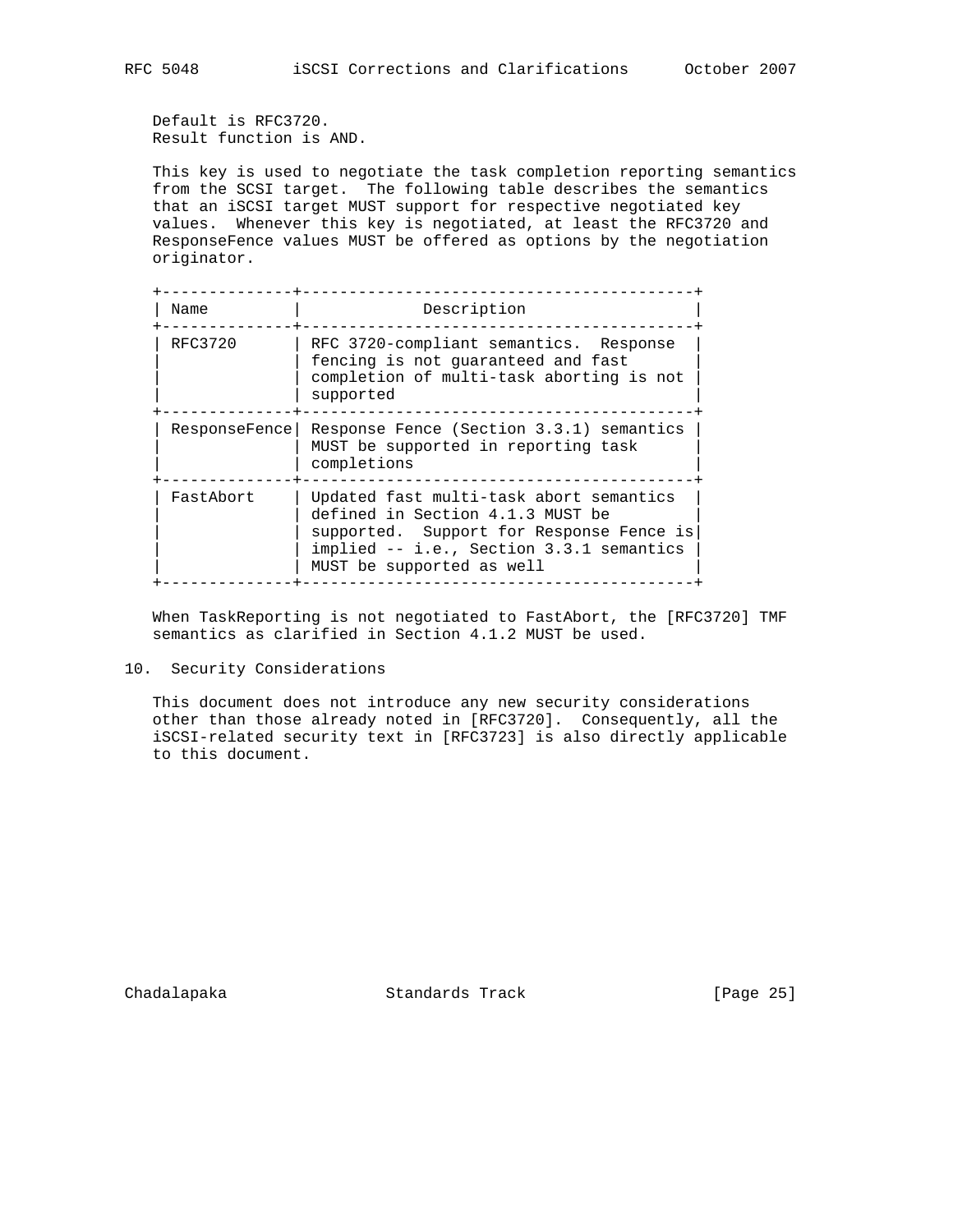# 11. IANA Considerations

11.1. iSCSI-Related IANA Registries

 This document creates the following iSCSI-related registries for IANA to manage.

- 1. iSCSI Opcodes
- 2. iSCSI Login/Text Keys
- 3. iSCSI Asynchronous Events
- 4. iSCSI Task Management Function Codes
- 5. iSCSI Login Response Status Codes
- 6. iSCSI Reject Reason Codes
- 7. iSER Opcodes

 Each of the following sections describes a registry, its sub registries if any, and their administration policies in more detail. IANA has registered what this document calls the main "registries" as sub-registries of a larger iSCSI registry. However, wherever registry-to-sub-registry relationships are specified by this document, they have been preserved intact.

 [RFC3720] specifies three iSCSI-related registries -- extended key, authentication methods, and digests. This document recommends that these registries be published together with the registries defined by this document. Further, this document recommends that the three [RFC3720] registries be listed in between items 6 and 7 in the registry list above.

11.2. iSCSI Opcodes

Name of the registry: "iSCSI Opcodes"

 Namespace details: Numerical values that can fit in one octet with the most significant two bits (bits 0 and 1) already designated by [RFC3720], bit 0 being reserved and bit 1 for immediate delivery. Bit 2 is designated to identify the originator of the opcode. Bit 2 = 0 for initiator and Bit 2 = 1 for target.

Chadalapaka Standards Track [Page 26]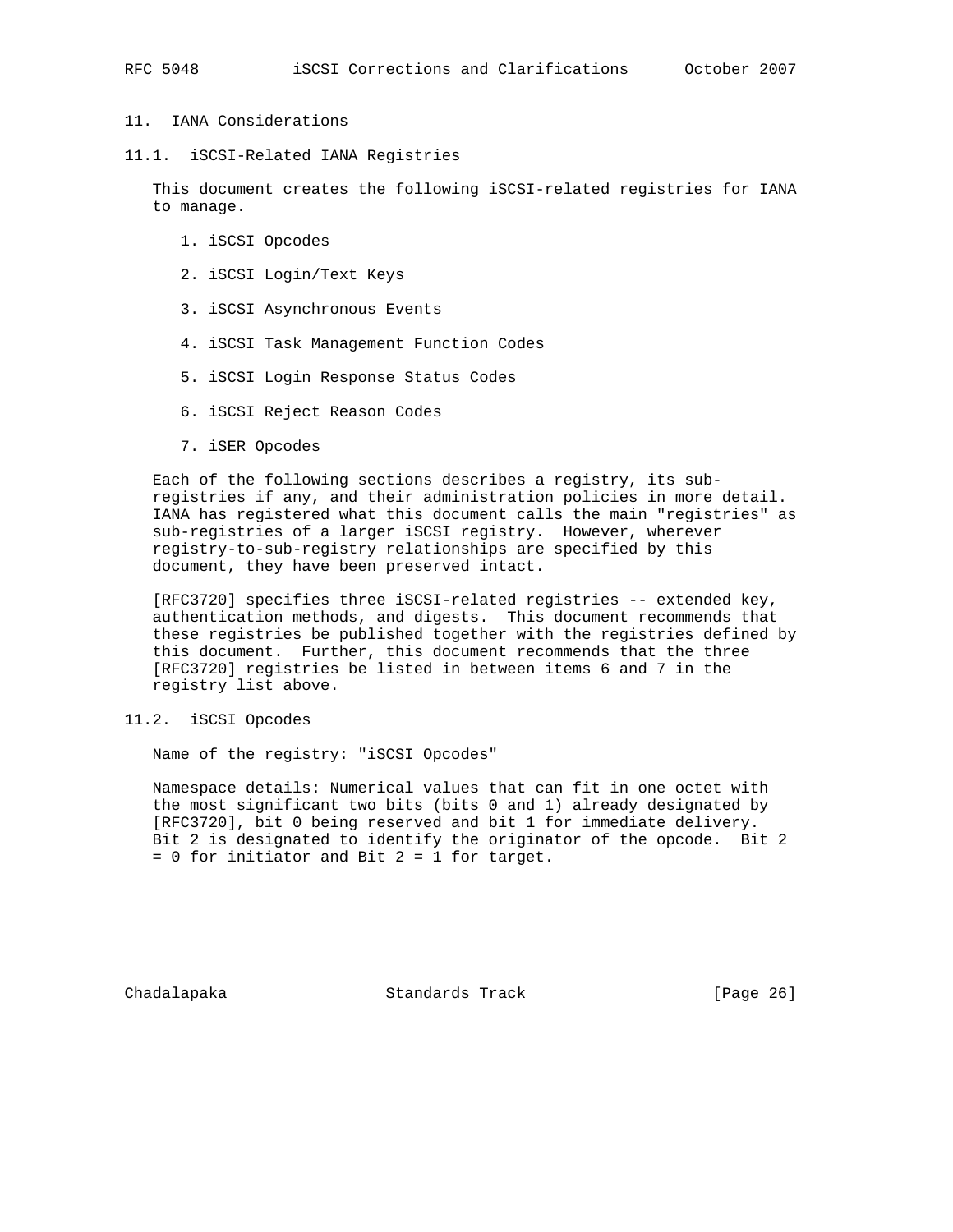Information that must be provided to assign a new value: An IESG approved standards-track specification defining the semantics and interoperability requirements of the proposed new value and the fields to be recorded in the registry.

Allocation request guidance to requesters:

- 1) If the initiator opcode and target opcode used to identify the request and response of a new type of protocol operation are requested, assign the same lower five bits (i.e., Bit 3 through Bit 7) for both opcodes, e.g., 0x13 and 0x33.
- 2) If only the initiator opcode or target opcode is requested to identify a one-way protocol message (i.e., request without a response or a "response" without a request), assign an unused number from the appropriate category (i.e., Bit 2 set to 0 or 1 for initiator category or target category) and add the other pair member (i.e., same opcode with Bit 2 set to 1 or 0, respectively) to "no opcode pair is available" list.
- 3) If there are no other opcodes available in the appropriate "Reserved to IANA" list to assign on a request for a new opcode except the reserved opcodes in the "no opcode pair is available" list, allocate the opcode from the appropriate category (initiator or target) of the "no opcode pair is available" list.

 Fields to record in the registry: Assigned value, Who can originate (Initiator or Target), Operation Name, and its associated RFC reference.

Initial registry contents:

0x00, Initiator, NOP-Out, [RFC3720]

0x01, Initiator, SCSI Command, [RFC3720]

- 0x02, Initiator, SCSI Task Management function request, [RFC3720]
- 0x03, Initiator, Login Request, [RFC3720]
- 0x04, Initiator, Text Request, [RFC3720]
- 0x05, Initiator, SCSI Data-Out, [RFC3720]
- 0x06, Initiator, Logout Request, [RFC3720]
- 0x10, Initiator, SNACK Request, [RFC3720]

Chadalapaka Standards Track [Page 27]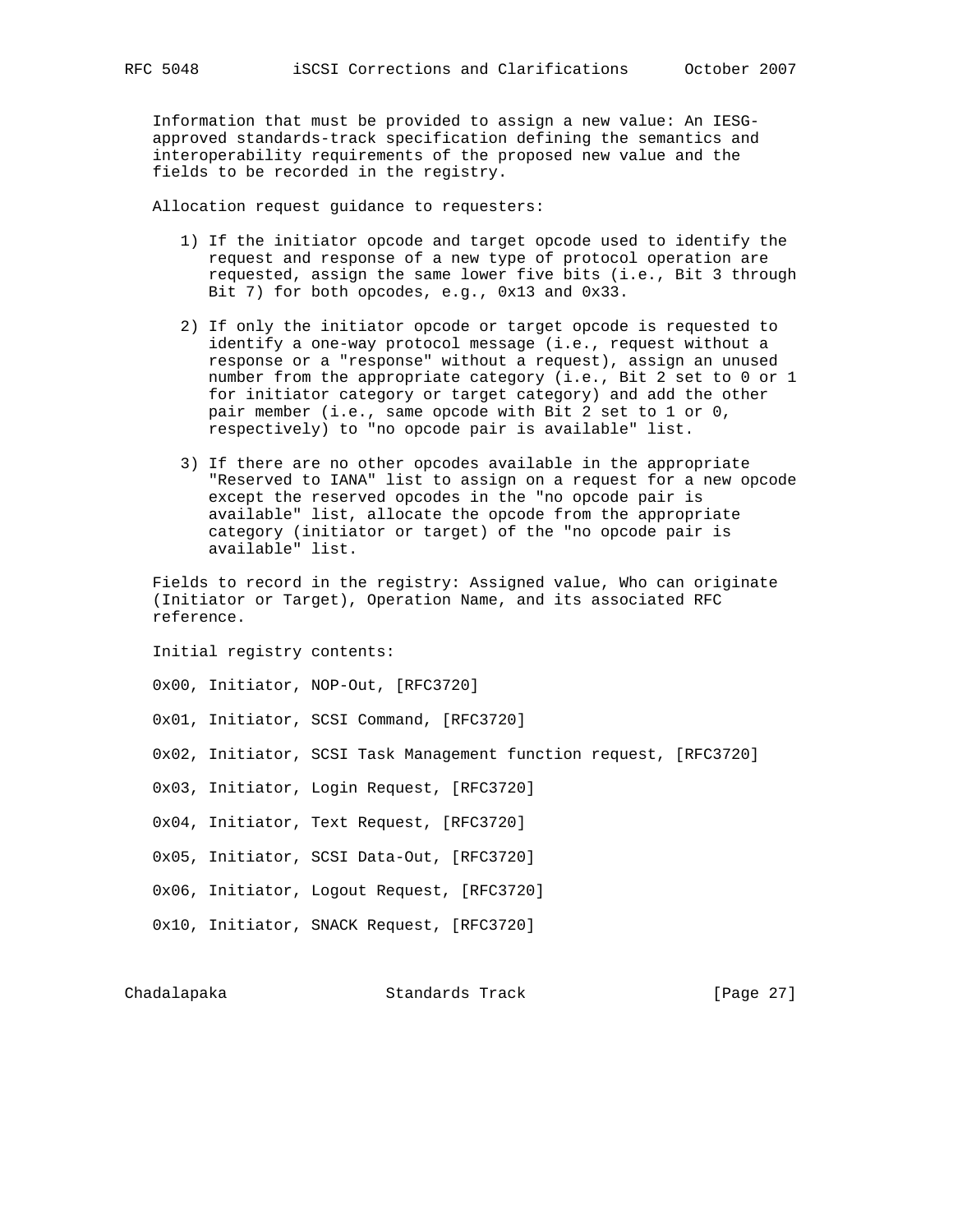0x1c-0x1e, Initiator, Vendor specific codes, [RFC3720] 0x20, Target, NOP-In, [RFC3720] 0x21, Target, SCSI Response, [RFC3720] 0x22, Target, SCSI Task Management function response, [RFC3720] 0x23, Target, Login Response, [RFC3720] 0x24, Target, Text Response, [RFC3720] 0x25, Target, SCSI Data-In, [RFC3720] 0x26, Target, Logout Response, [RFC3720] 0x31, Target, Ready To Transfer (R2T), [RFC3720] 0x32, Target, Asynchronous Message, [RFC3720] 0x3c-0x3e, Target, Vendor specific codes, [RFC3720] 0x3f, Target, Reject, [RFC3720] Reserved to IANA: 0x07-0x0f, 0x13-0x1b (initiator codes) 0x27-0x2f, 0x33-0x3b (target codes) No opcode pair is available: 0x11, 0x12, 0x1f (initiator codes) 0x30 (target codes) Allocation Policy: Standards Action ([IANA]): This is required for defining the semantics of the opcode.

RFC 5048 iSCSI Corrections and Clarifications October 2007

 Expert Review ([IANA]): This is required for selecting the specific opcode(s) to allocate in order to ensure compliance with the earlier "Allocation request guidance to requesters".

11.3. iSCSI Login/Text Keys

Name of the registry: "iSCSI Text Keys"

 Namespace details: Key=value pairs with "Key" names in UTF-8 Unicode, and the permissible "value" options for the "Key" are Key-dependent. [RFC3720] defines the rules on key names and allowed values.

Chadalapaka Standards Track [Page 28]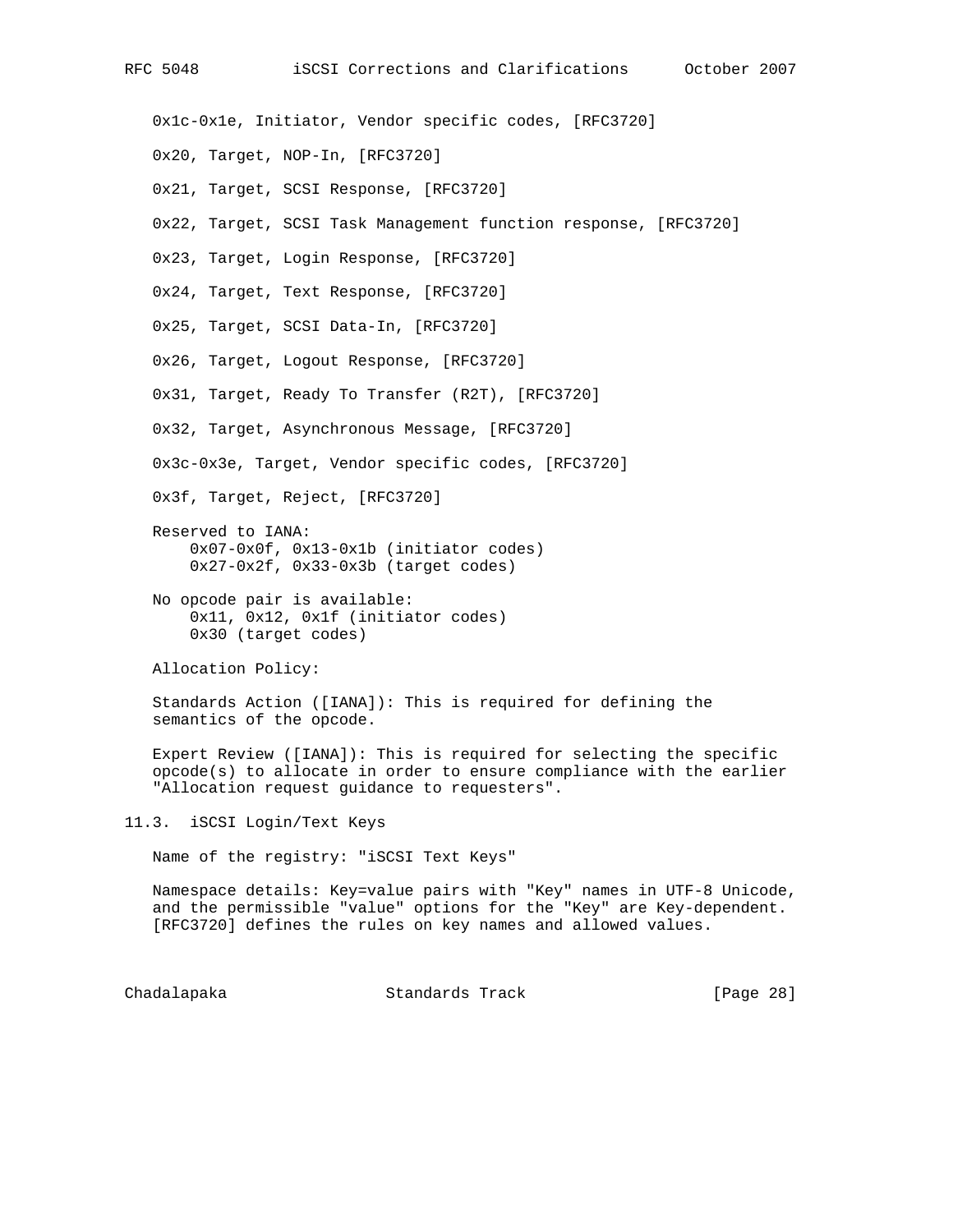Information that must be provided to assign a new value: An IESG approved standards-track specification defining the semantics and interoperability requirements of the proposed new Key per [RFC3720] key specification template and the fields to be recorded in the registry.

Assignment policy:

 If the requested Key name is not already assigned and is roughly representative of its proposed semantics, it may be assigned to the requester.

 Given the arbitrary nature of text strings, there is no maximum reserved by IANA for assignment in this registry.

 Fields to record in the registry: Assigned Key Name and its associated RFC reference.

Initial registry contents:

AuthMethod, [RFC3720]

HeaderDigest, [RFC3720]

DataDigest, [RFC3720]

MaxConnections, [RFC3720]

SendTargets, [RFC3720]

TargetName, [RFC3720]

InitiatorName, [RFC3720]

TargetAlias, [RFC3720]

InitiatorAlias, [RFC3720]

TargetAddress, [RFC3720]

TargetPortalGroupTag, [RFC3720]

InitialR2T, [RFC3720]

ImmediateData, [RFC3720]

MaxRecvDataSegmentLength, [RFC3720]

Chadalapaka Standards Track [Page 29]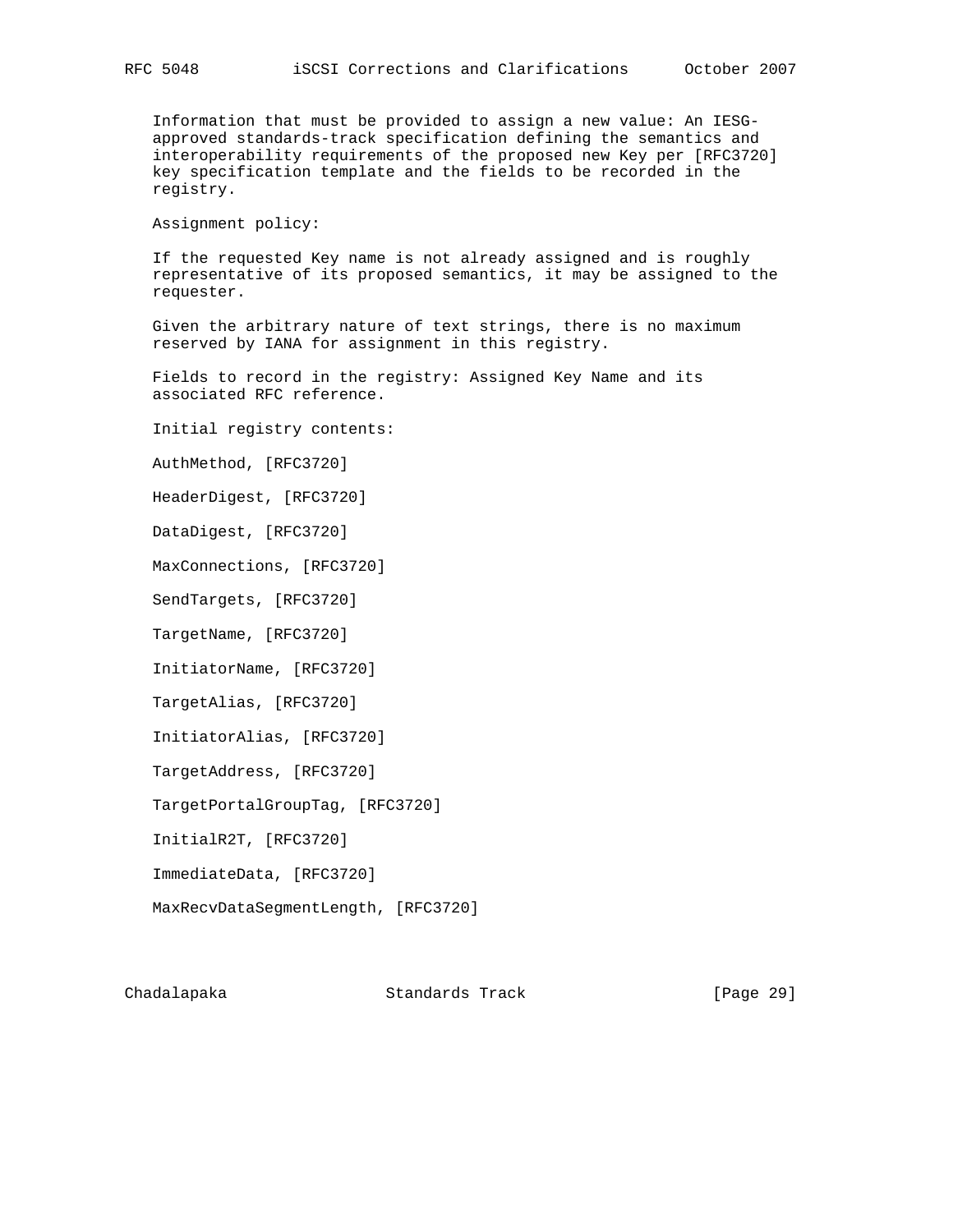MaxBurstLength, [RFC3720]

FirstBurstLength, [RFC3720]

DefaultTime2Wait, [RFC3720]

DefaultTime2Retain, [RFC3720]

MaxOutstandingR2T, [RFC3720]

DataPDUInOrder, [RFC3720]

DataSequenceInOrder, [RFC3720]

ErrorRecoveryLevel, [RFC3720]

SessionType, [RFC3720]

RDMAExtensions, [iSER]

TargetRecvDataSegmentLength, [iSER]

InitiatorRecvDataSegmentLength, [iSER]

MaxOutstandingUnexpectedPDUs, [iSER]

TaskReporting, this document

Allocation Policy:

Standards Action ([IANA])

### 11.4. iSCSI Asynchronous Events

Name of the registry: "iSCSI Asynchronous Events"

Namespace details: Numerical values that can fit in one octet.

 Information that must be provided to assign a new value: An IESG approved standards-track specification defining the semantics and interoperability requirements of the proposed new Event and the fields to be recorded in the registry.

Assignment policy:

 If the requested value is not already assigned, it may be assigned to the requester.

Chadalapaka Standards Track [Page 30]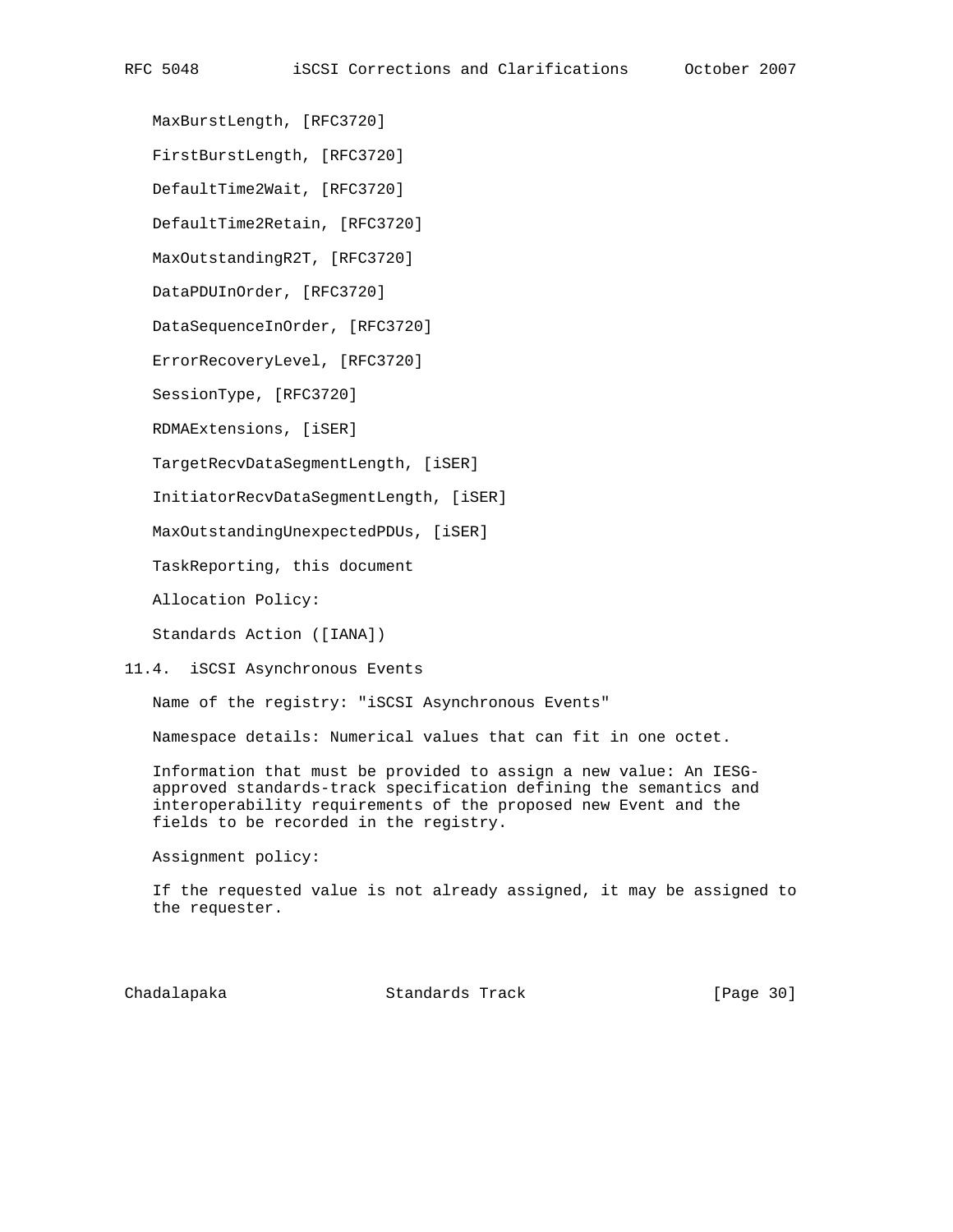6-247: range reserved by IANA for assignment in this registry.

 Fields to record in the registry: Assigned Event number, Description and its associated RFC reference.

Initial registry contents:

0, SCSI Async Event, [RFC3720]

1, Logout Request, [RFC3720]

- 2, Connection drop notification, [RFC3720]
- 3, Session drop notification, [RFC3720]
- 4, Negotiation Request, [RFC3720]
- 5, Task termination, this document
- 248-254, Vendor-unique, this document

255, Vendor-unique, [RFC3720]

Allocation Policy:

Standards Action ([IANA])

11.5. iSCSI Task Management Function Codes

Name of the registry: "iSCSI TMF Codes"

Namespace details: Numerical values that can fit in 7 bits.

 Information that must be provided to assign a new value: An IESG approved standards-track specification defining the semantics and interoperability requirements of the proposed new Code and the fields to be recorded in the registry.

Assignment policy:

 If the requested value is not already assigned, it may be assigned to the requester.

9-127: range reserved by IANA for assignment in this registry.

 Fields to record in the registry: Assigned Code, Description, and its associated RFC reference.

Chadalapaka Standards Track [Page 31]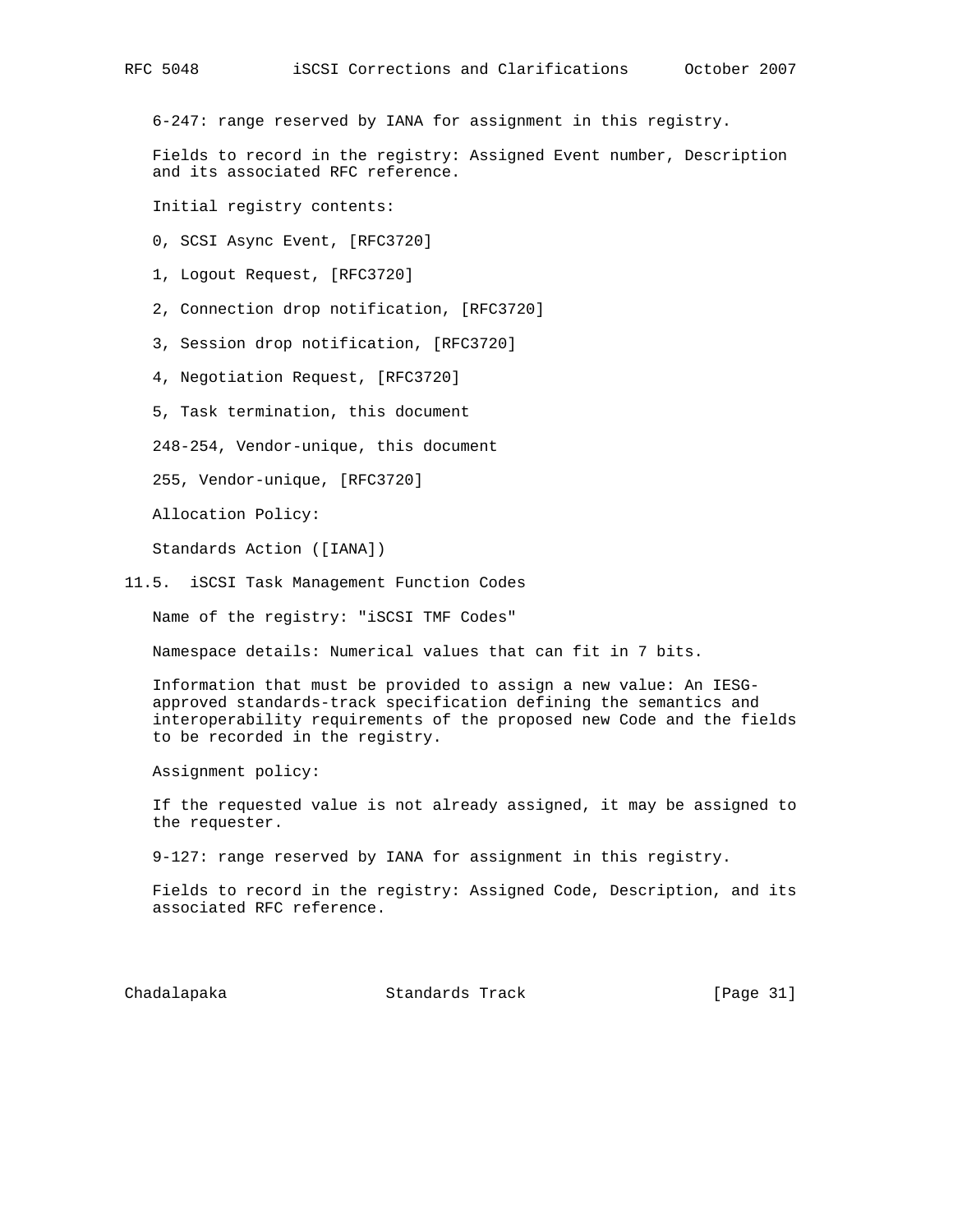Initial registry contents:

- 1, ABORT TASK, [RFC3720]
- 2, ABORT TASK SET, [RFC3720]
- 3, CLEAR ACA, [RFC3720]
- 4, CLEAR TASK SET, [RFC3720]
- 5, LOGICAL UNIT RESET, [RFC3720]
- 6, TARGET WARM RESET, [RFC3720]
- 7, TARGET COLD RESET, [RFC3720]
- 8, TASK REASSIGN, [RFC3720]

Allocation Policy:

Standards Action ([IANA])

#### 11.6. iSCSI Login Response Status Codes

Name of the registry: "iSCSI Login Response Status Codes"

 Namespace details: Numerical values; Status-Class (one octet), Status-Detail (one octet) for each possible value of Status-Class except for Vendor-Unique Status-Class (0x0f).

 Information that must be provided to assign a new value: An IESG approved specification defining the semantics and interoperability requirements of the proposed new Code, its Status-Class affiliation (only if a new Status-Detail value is being proposed for a Status- Class), Status-Class definition (only if a new Status-Class is being proposed), and the fields to be recorded in the registry.

Assignment policy:

 If the requested value is not already assigned, it may be assigned to the requester.

 4-14 and 16-255: range reserved by IANA for assignment in this registry.

 Fields to record in the Status-Class main registry: Assigned Code, Description, and its associated RFC reference.

Chadalapaka Standards Track [Page 32]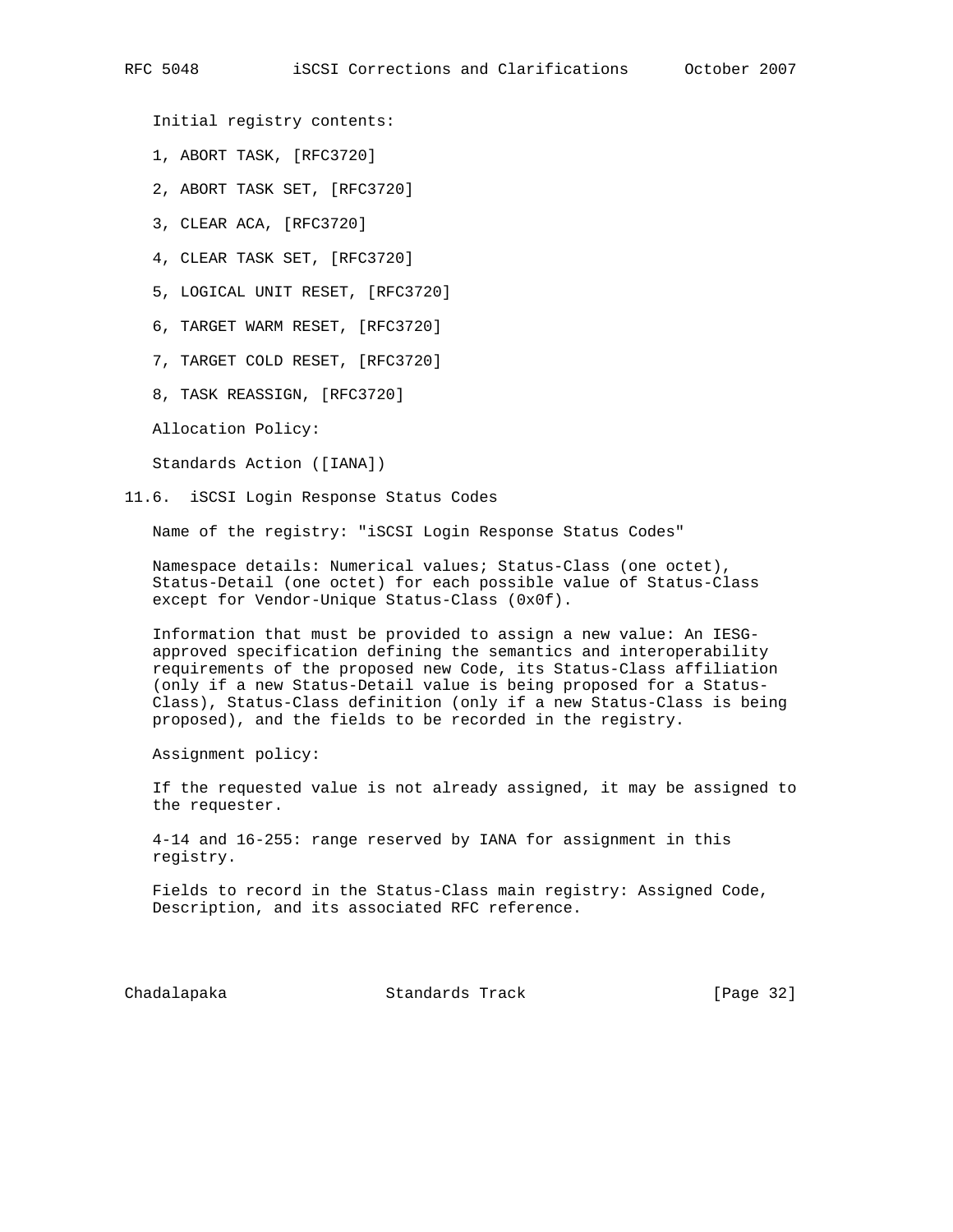Fields to record in the Status-Detail sub-registries: Status-Class, Assigned Code, Description, and its associated RFC reference. Initial registry contents (Status-Class): 0x00, Success, [RFC3720] 0x01, Redirection, [RFC3720] 0x02, Initiator Error, [RFC3720] 0x03, Target Error, [RFC3720] 0x0f, Vendor-Unique, this document Initial sub-registry contents (Status-Detail for Status-Class=0x00): 0x00, 0x00, Success, [RFC3720] 1-255: range reserved by IANA for assignment in Status-Class=0 sub registry. Initial sub-registry contents (Status-Detail for Status-Class=0x01): 0x01, 0x01, Temporary move, [RFC3720] 0x01, 0x02, Permanent move, [RFC3720] 3-255: range reserved by IANA for assignment in Status-Class=1 sub registry. Initial sub-registry contents (Status-Detail for Status-Class=0x02): 0x02, 0x00, Miscellaneous, [RFC3720] 0x02, 0x01, Authentication failure, [RFC3720] 0x02, 0x02, Authorization failure, [RFC3720] 0x02, 0x03, Not found, [RFC3720] 0x02, 0x04, Target removed, [RFC3720] 0x02, 0x05, Unsupported version, [RFC3720] 0x02, 0x06, Too many connections, [RFC3720] 0x02, 0x07, Missing parameter, [RFC3720]

Chadalapaka Standards Track [Page 33]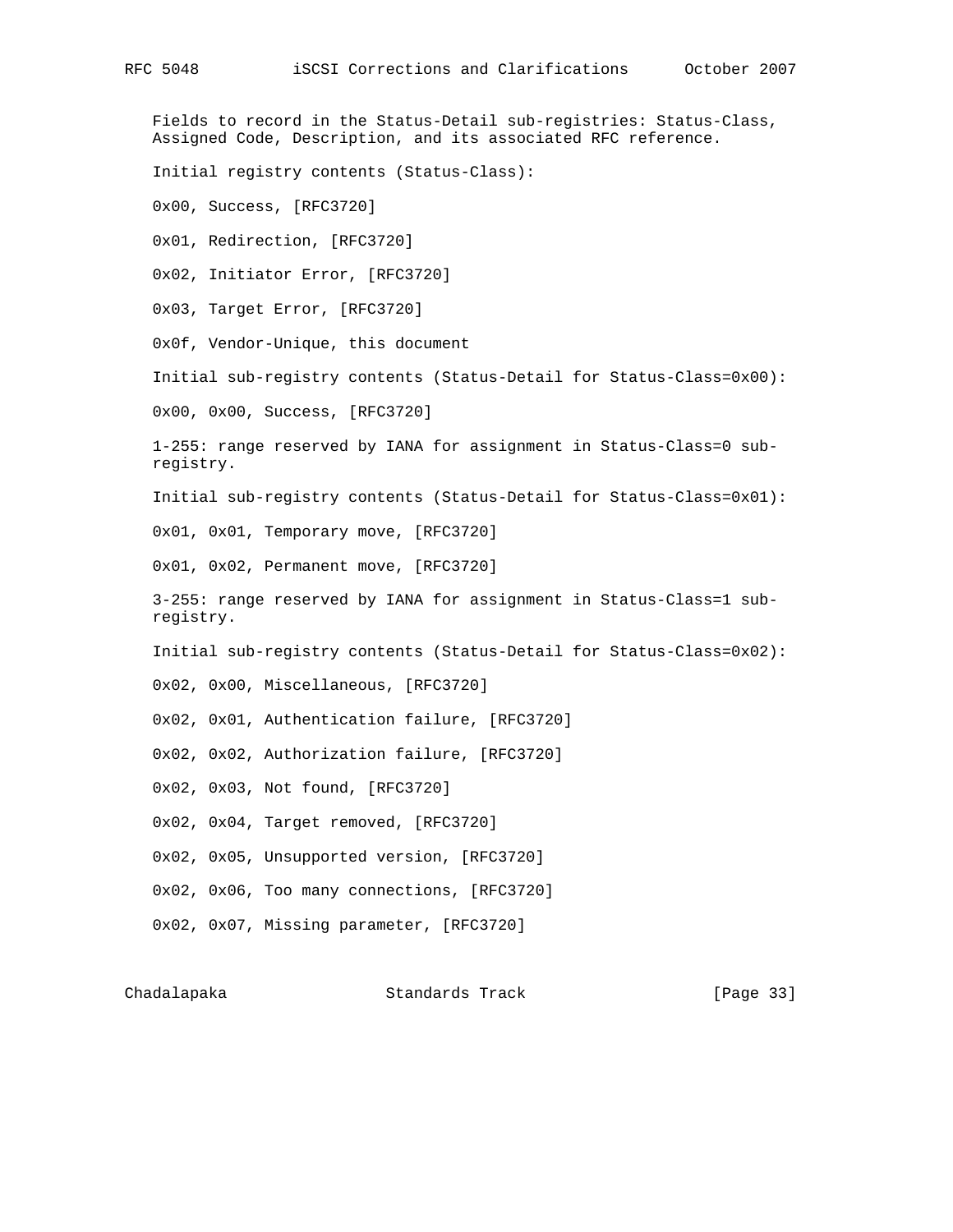0x02, 0x08, Can't include in session, [RFC3720]

0x02, 0x09, Unsupported session type, [RFC3720]

0x02, 0x0a, Non-existent session, [RFC3720]

0x02, 0x0b, Invalid during login, [RFC3720]

 12-255: range reserved by IANA for assignment in Status-Class=2 sub registry.

Initial sub-registry contents (Status-Detail for Status-Class=0x03):

0x03, 0x00, Target error, [RFC3720]

0x03, 0x01, Service unavailable, [RFC3720]

0x03, 0x02, Out of resources, [RFC3720]

 3-255: range reserved by IANA for assignment in Status-Class=3 sub registry.

Allocation Policy:

Standards Action ([IANA])

11.7. iSCSI Reject Reason Codes

Name of the registry: "iSCSI Reject Reason Codes"

Namespace details: Numerical values that can fit in a single octet.

 Information that must be provided to assign a new value: A published specification defining the semantics and interoperability requirements of the proposed new Code and the fields to be recorded in the registry.

Assignment policy:

 If the requested value is not already assigned, it may be assigned to the requester.

13-255: range reserved by IANA for assignment in this registry.

 Fields to record in the registry: Assigned Code, Description, and its associated RFC reference.

Chadalapaka Standards Track [Page 34]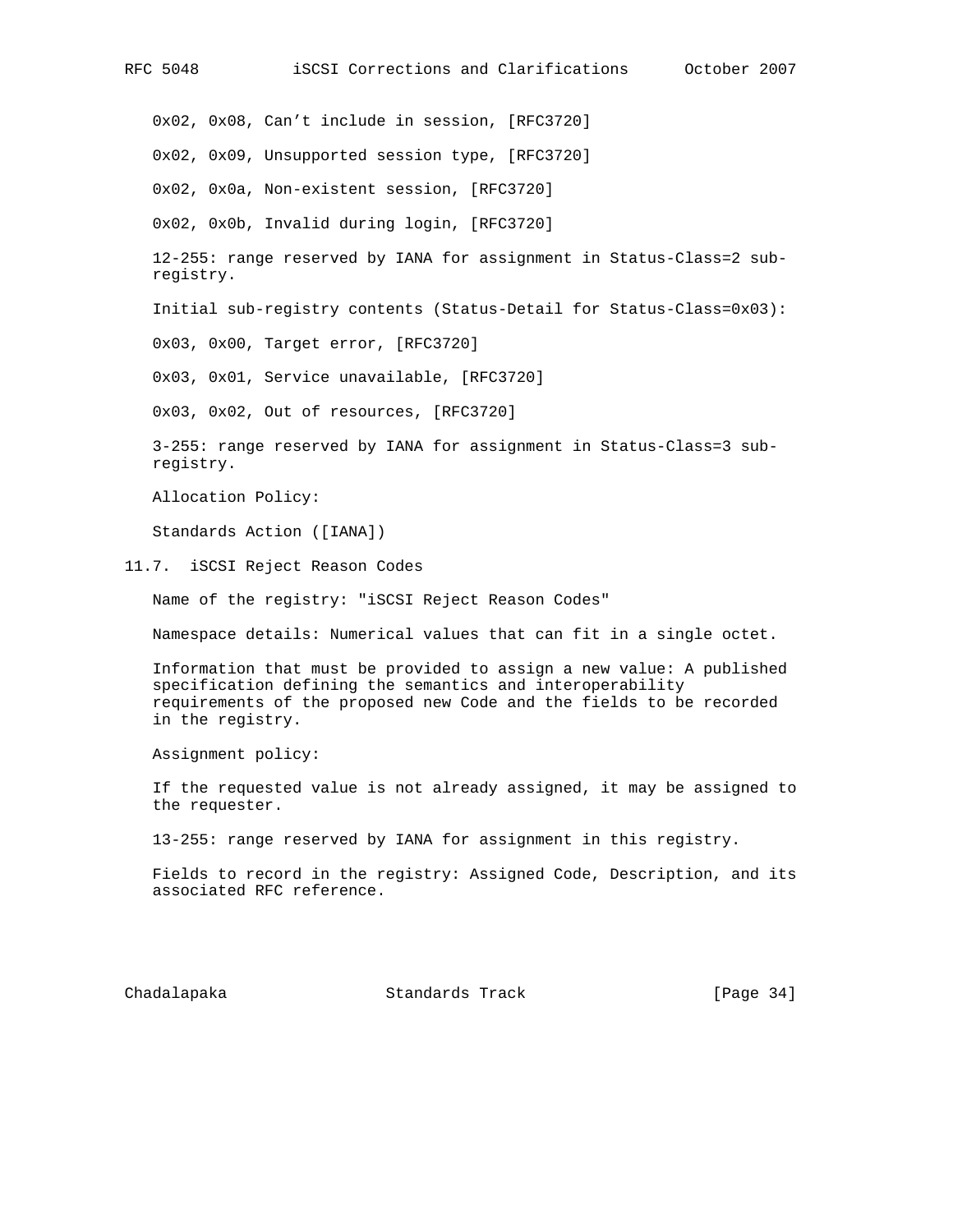Initial registry contents:

- 0x01, Reserved, [RFC3720]
- 0x02, Data digest error, [RFC3720]
- 0x03, SNACK Reject, [RFC3720]
- 0x04, Protocol Error, [RFC3720]
- 0x05, Command not supported, [RFC3720]
- 0x06, Immediate command reject, [RFC3720]
- 0x07, Task in progress, [RFC3720]
- 0x08, Invalid data ack, [RFC3720]
- 0x09, Invalid PDU field, [RFC3720]
- 0x0a, Long op reject, [RFC3720]
- 0x0b, "Deprecated reason code", this document
- 0x0c, Waiting for Logout, [RFC3720]

Allocation Policy:

Standards Action ([IANA])

#### 11.8. iSER Opcodes

Name of the registry: "iSER Opcodes"

Namespace details: Numerical values that can fit in 4 bits.

 Information that must be provided to assign a new value: An IESG approved specification defining the semantics and interoperability requirements of the proposed new value and the fields to be recorded in the registry.

Assignment policy:

 If the requested value is not already assigned, it may be assigned to the requester.

4-15: range reserved by IANA for assignment in this registry.

Chadalapaka Standards Track [Page 35]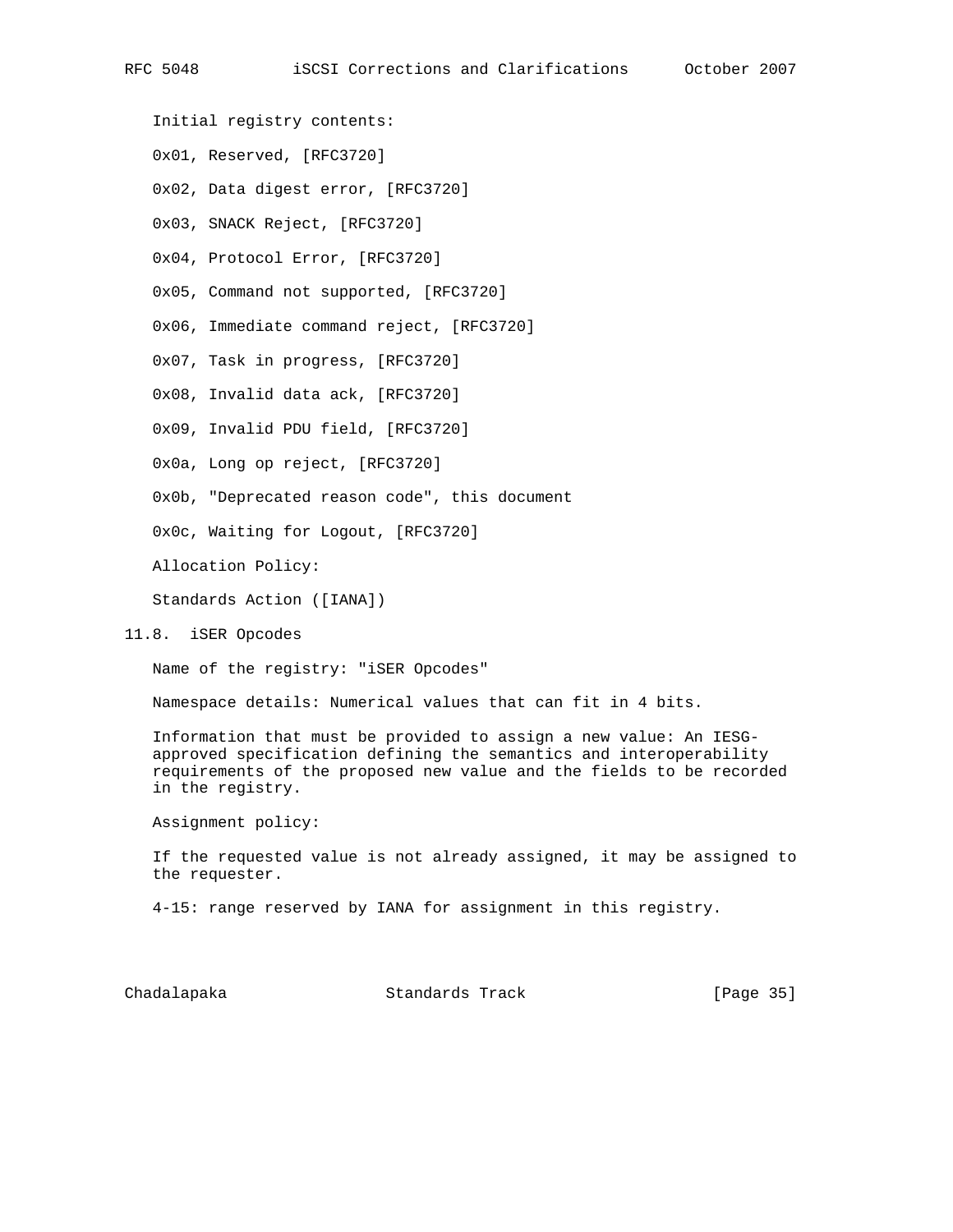Fields to record in the registry: Assigned value, Operation Name, and its associated RFC reference.

Initial registry contents:

0x1, iSCSI control-type, [iSER]

0x2, iSER Hello, [iSER]

0x3, iSER HelloReply, [iSER]

Allocation Policy:

Standards Action ([IANA])

- 12. References
- 12.1. Normative References
	- [RFC3720] Satran, J., Meth, K., Sapuntzakis, C., Chadalapaka, M., and E. Zeidner, "Internet Small Computer Systems Interface (iSCSI)", RFC 3720, April 2004.
	- [SPC3] ANSI INCITS 408-2005, SCSI Primary Commands-3.
	- [RFC2119] Bradner, S., "Key words for use in RFCs to Indicate Requirement Levels", BCP 14, RFC 2119, March 1997.
	- [IANA] Narten, T. and H. Alvestrand, "Guidelines for Writing an IANA Considerations Section in RFCs", BCP 26, RFC 2434, October 1998.
	- [iSER] Ko, M., Chadalapaka, M., Hufferd, J., Elzur, U., Shah, H., and P. Thaler, "Internet Small Computer System Interface (iSCSI) Extensions for Remote Direct Memory Access (RDMA)", RFC 5046, October 2007.
- 12.2. Informative References
	- [RFC3721] Bakke, M., Hafner, J., Hufferd, J., Voruganti, K., and M. Krueger, "Internet Small Computer Systems Interface (iSCSI) Naming and Discovery", RFC 3721, April 2004.
	- [RFC3723] Aboba, B., Tseng, J., Walker, J., Rangan, V., and F. Travostino, "Securing Block Storage Protocols over IP", RFC 3723, April 2004.

Chadalapaka Standards Track [Page 36]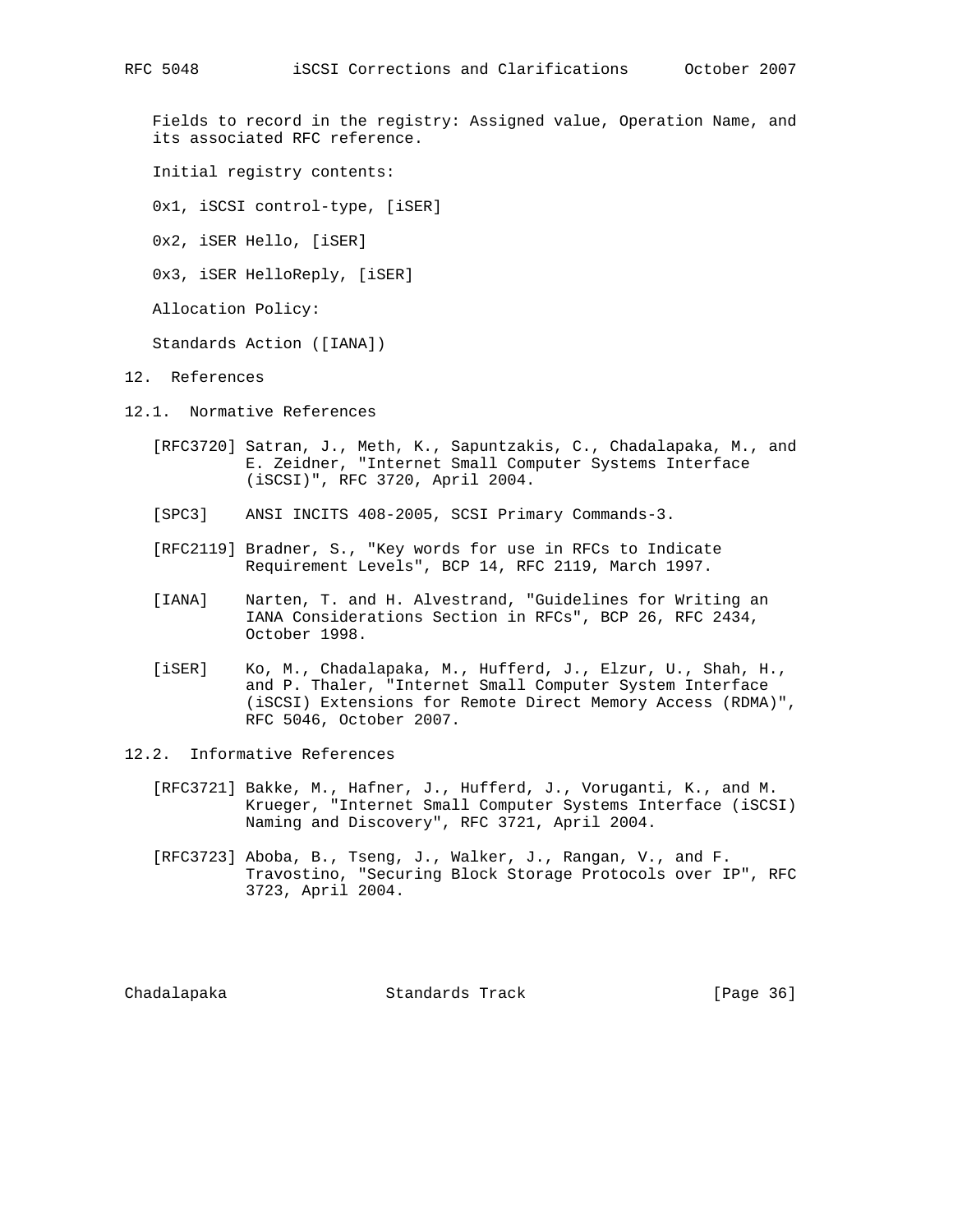- [RFC3722] Bakke, M., "String Profile for Internet Small Computer Systems Interface (iSCSI) Names", RFC 3722, April 2004.
- [SAM2] ANSI INCITS 366-2003, SCSI Architecture Model-2 (SAM-2).
- [SAM3] ANSI INCITS 402-2005, SCSI Architecture Model-3 (SAM-a3).
- [SAM4] T10 Project: 1683-D, SCSI Architecture Model-4 (SAM-4), Work in Progress.

Acknowledgements

 The IP Storage (IPS) Working Group in the Transport Area of the IETF has been responsible for defining the iSCSI protocol (apart from a host of other relevant IP Storage protocols). The editor acknowledges the contributions of the entire working group.

 The following individuals directly contributed to identifying [RFC3720] issues and/or suggesting resolutions to the issues clarified in this document: David Black, Gwendal Grignou, Mike Ko, Dmitry Fomichev, Bill Studenmund, Ken Sandars, Bob Russell, Julian Satran, Rob Elliott, Joseph Pittman, Somesh Gupta, Eddy Quicksall, Paul Koning. This document benefited from all of these contributions.

Editor's Address

 Mallikarjun Chadalapaka Hewlett-Packard Company 8000 Foothills Blvd. Roseville, CA 95747-5668, USA Phone: +1-916-785-5621 EMail: cbm@rose.hp.com

Chadalapaka Standards Track [Page 37]